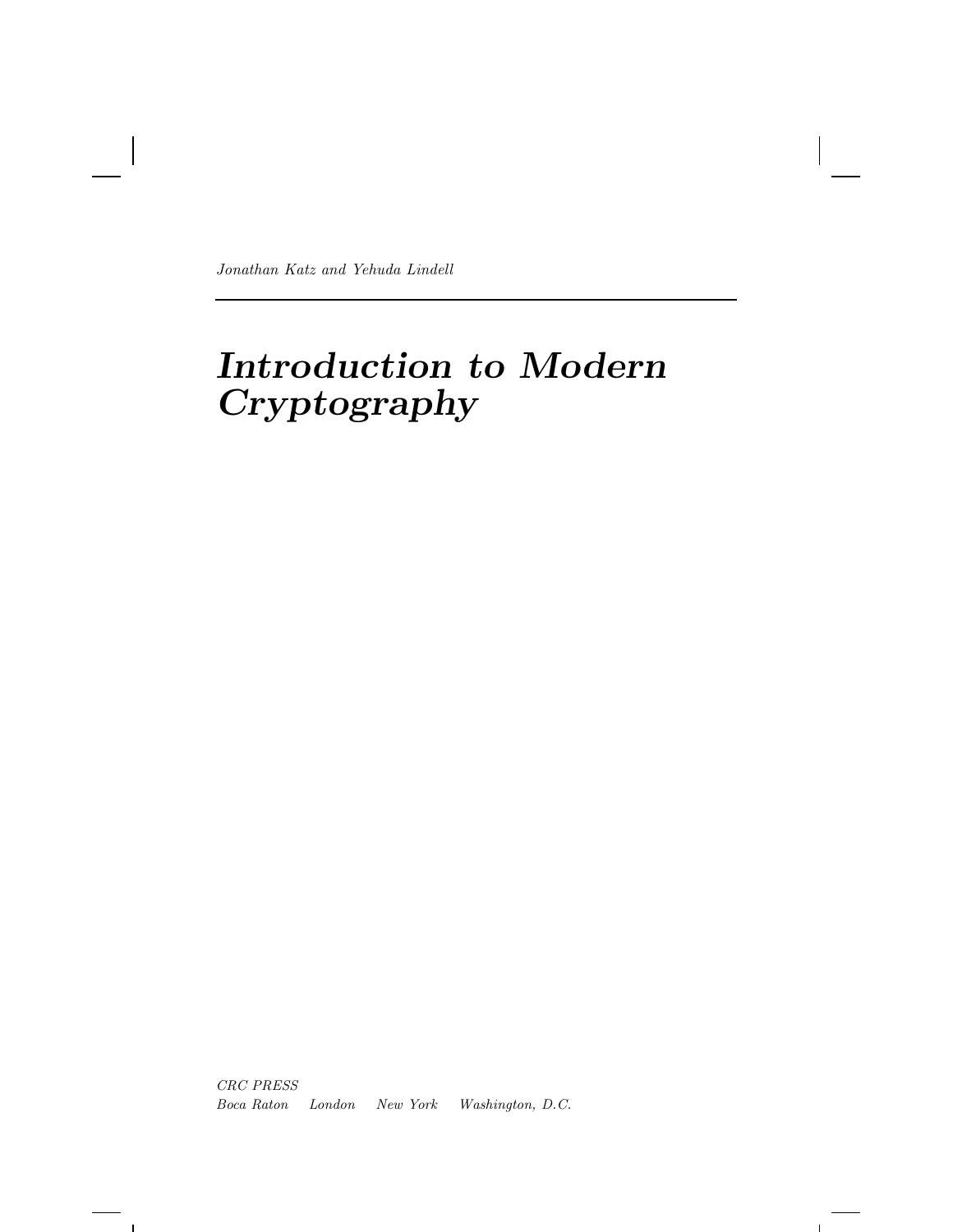$\frac{1}{2}$  $\begin{array}{c} \begin{array}{c} \end{array} \\ \begin{array}{c} \end{array} \end{array}$ 

 $\overline{1}$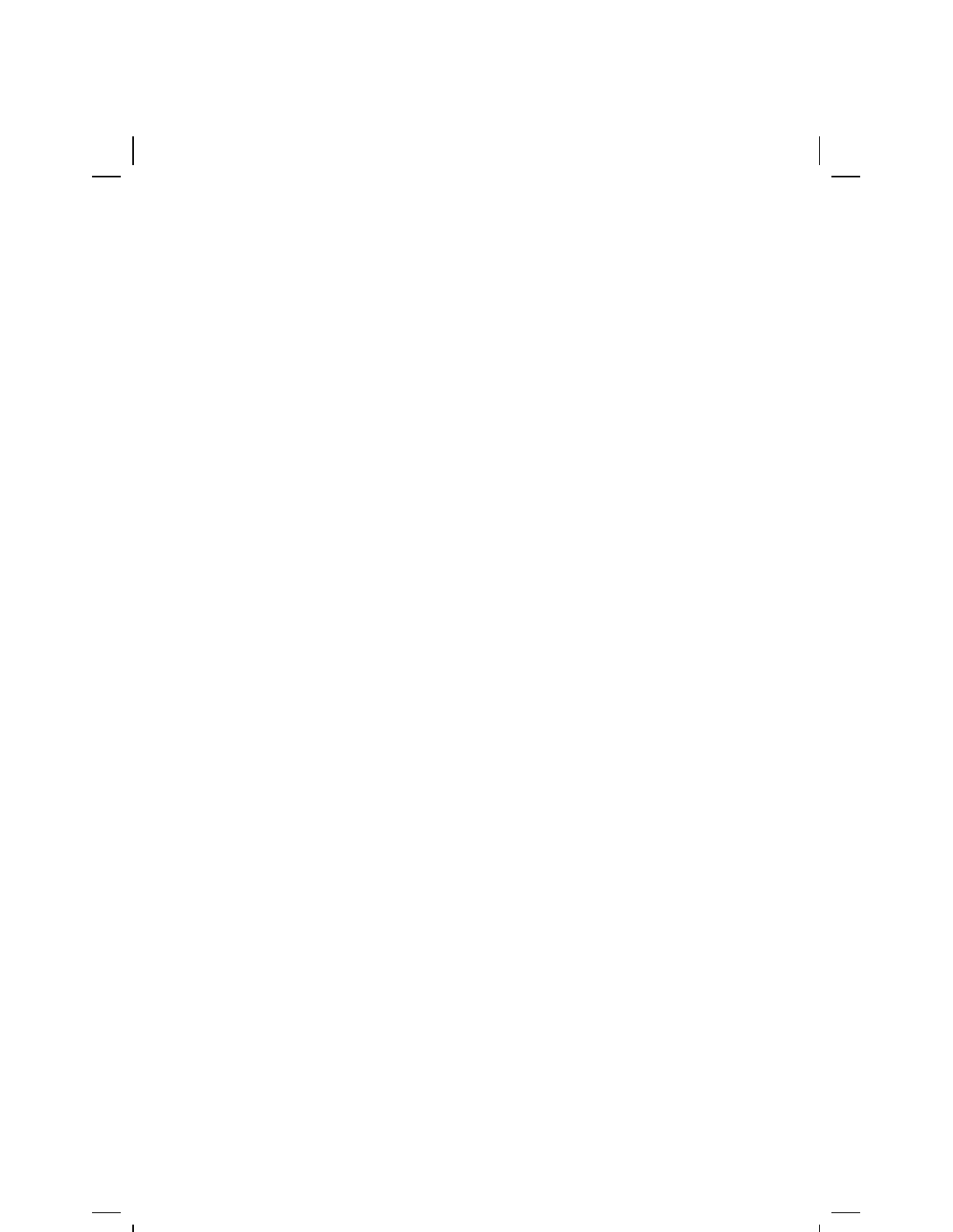### Preface

This book presents the basic paradigms and principles of modern cryptography. It is designed to serve as a textbook for undergraduate- or graduate-level courses in cryptography (in computer science or mathematics departments), as a general introduction suitable for self-study (especially for beginning graduate students), and as a reference for students, researchers, and practitioners.

There are numerous other cryptography textbooks available today, and the reader may rightly ask whether another book on the subject is needed. We would not have written this book if the answer to that question were anything other than an unequivocal yes. The novelty of this book — and what, in our opinion, distinguishes it from all other books currently available — is that it provides a rigorous treatment of modern cryptography in an accessible manner appropriate for an introduction to the topic.

As mentioned, our focus is on modern (post-1980s) cryptography, which is distinguished from classical cryptography by its emphasis on definitions, precise assumptions, and rigorous proofs of security. We briefly discuss each of these in turn (these principles are explored in greater detail in Chapter 1):

- The central role of definitions: A key intellectual contribution of modern cryptography has been the recognition that *formal definitions* of security are an essential first step in the design of any cryptographic primitive or protocol. The reason, in retrospect, is simple: if you don't know what it is you are trying to achieve, how can you hope to know when you have achieved it? As we will see in this book, cryptographic definitions of security are quite strong and  $-$  at first glance  $-$  may appear impossible to achieve. One of the most amazing aspects of cryptography is that (under mild and widely-believed assumptions) efficient constructions satisfying such strong definitions can be proven to exist.
- The importance of formal and precise assumptions: As will be explained in Chapters 2 and 3, many cryptographic constructions cannot currently be proven secure in an unconditional sense. Security often relies, instead, on some widely-believed (albeit unproven) assumption. The modern cryptographic approach dictates that any such assumption must be clearly stated and unambiguously defined. This not only allows for objective evaluation of the assumption but, more importantly, enables rigorous proofs of security as described next.
- The possibility of rigorous proofs of security: The previous two ideas lead naturally to the current one, which is the realization that cryp-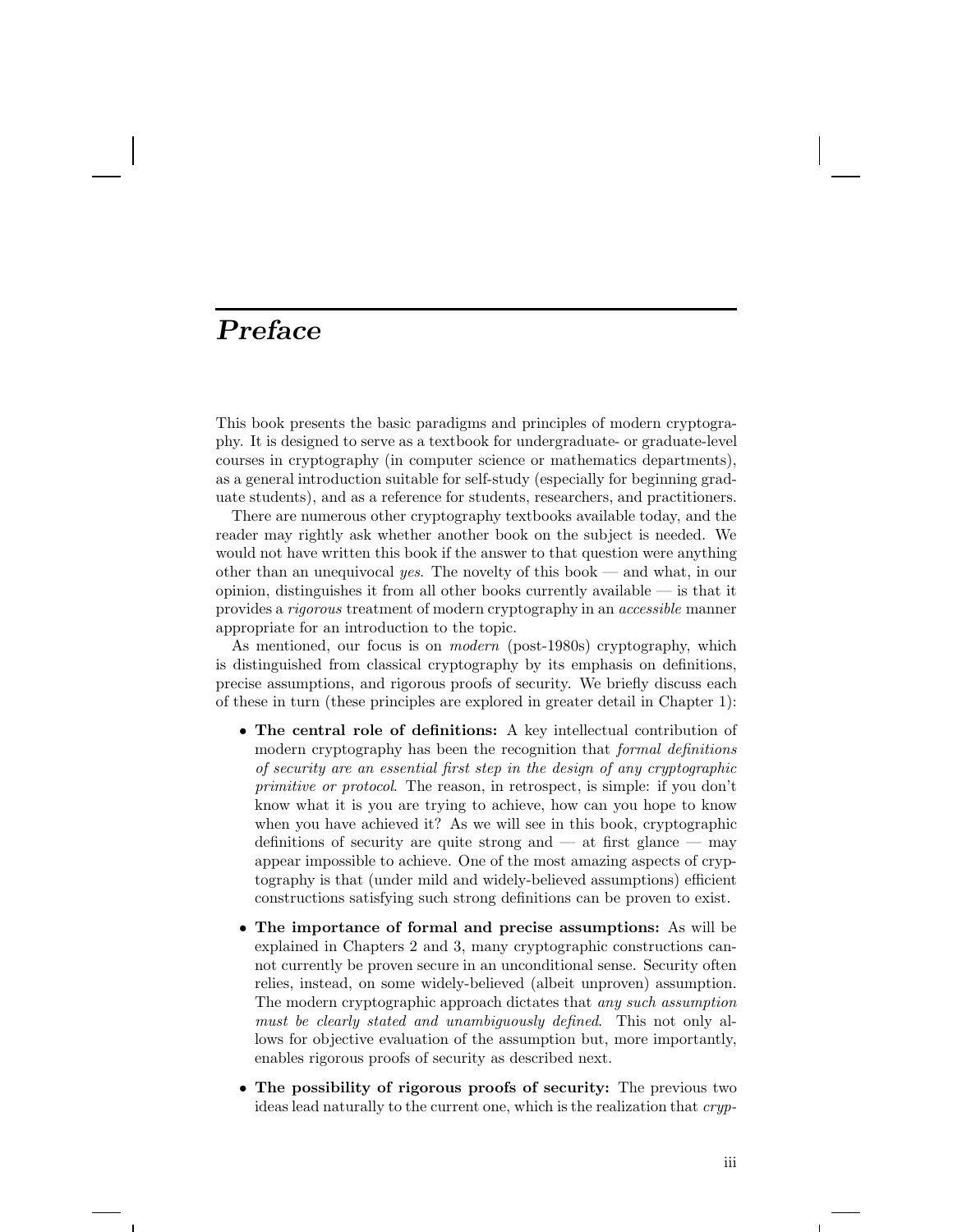tographic constructions can be proven secure with respect to a clearlystated definition of security and relative to a well-defined cryptographic assumption. This is the essence of modern cryptography, and what has transformed cryptography from an art to a science.

The importance of this idea cannot be over-emphasized. Historically, cryptographic schemes were designed in a largely ad-hoc fashion, and were deemed to be secure if the designers themselves could not find any attacks. In contrast, modern cryptography promotes the design of schemes with formal, mathematical proofs of security in well-defined models. Such schemes are guaranteed to be secure unless the underlying assumption is false (or the security definition did not appropriately model the real-world security concerns). By relying on long-standing assumptions (e.g., the assumption that "factoring is hard"), it is thus possible to obtain schemes that are extremely unlikely to be broken.

A unified approach. The above contributions of modern cryptography are relevant not only to the "theory of cryptography" community. The importance of precise definitions is, by now, widely understood and appreciated by those in the security community who use cryptographic tools to build secure systems, and rigorous proofs of security have become one of the requirements for cryptographic schemes to be standardized. As such, we do not separate "applied cryptography" from "provable security"; rather, we present practical and widely-used constructions along with precise statements (and, most of the time, a proof) of what definition of security is achieved.

#### Guide to Using this Book

This section is intended primarily for instructors seeking to adopt this book for their course, though the student picking up this book on his or her own may also find it a useful overview of the topics that will be covered.

Required background. This book uses definitions, proofs, and mathematical concepts, and therefore requires some mathematical maturity. In particular, the reader is assumed to have had some exposure to proofs at the college level, say in an upper-level mathematics course or a course on discrete mathematics, algorithms, or computability theory. Having said this, we have made a significant effort to simplify the presentation and make it generally accessible. It is our belief that this book is not more difficult than analogous textbooks that are less rigorous. On the contrary, we believe that (to take one example) once security goals are clearly formulated, it often becomes easier to understand the design choices made in a particular construction.

We have structured the book so that the only formal prerequisites are a course in algorithms and a course in discrete mathematics. Even here we rely on very little material: specifically, we assume some familiarity with basic probability and big- $\mathcal O$  notation, modular arithmetic, and the idea of equating

iv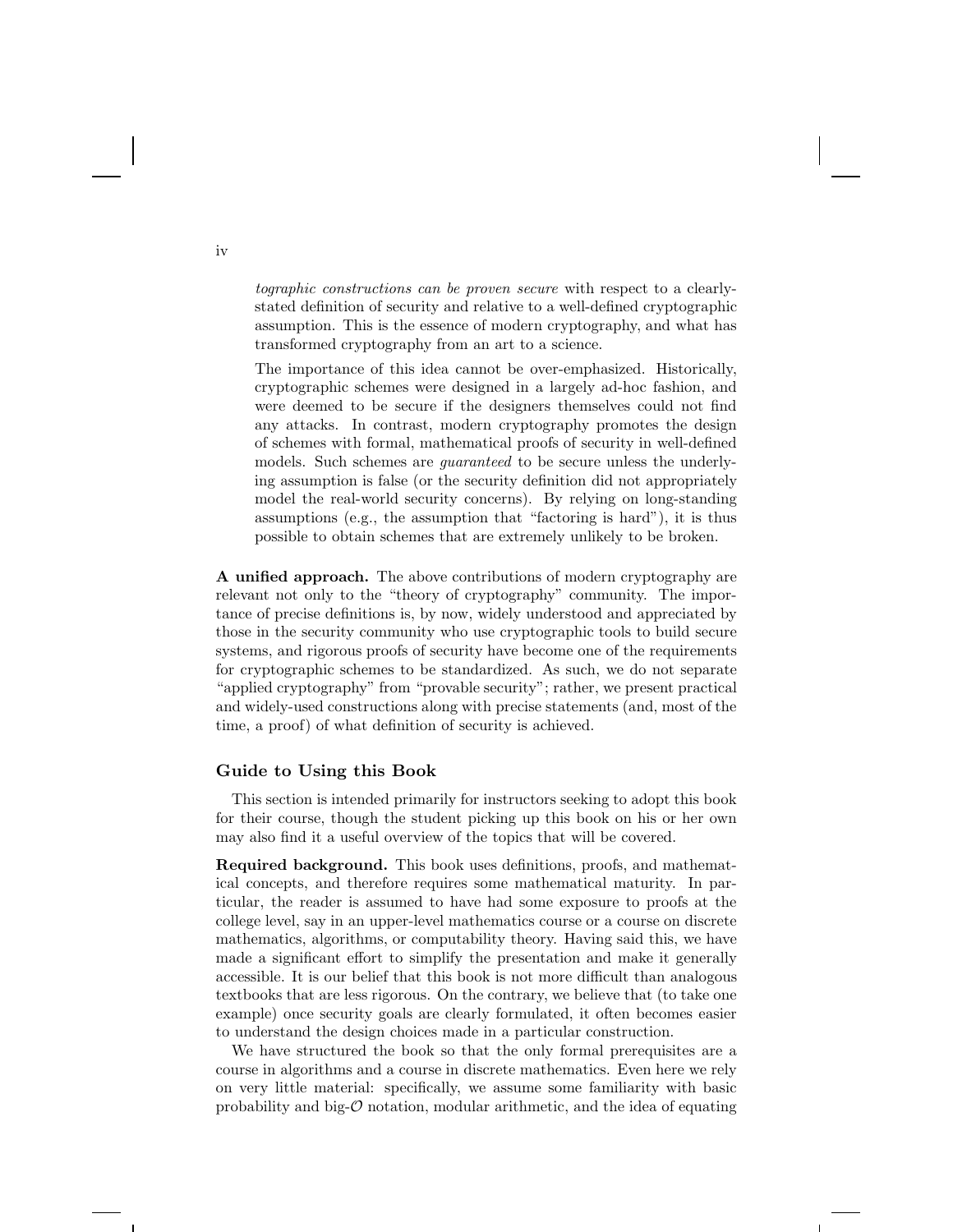efficient algorithms with those running in polynomial time. These concepts are reviewed in Appendix A and/or when first used in the book.

Suggestions for course organization. The core material of this book, which we strongly recommend should be covered in any introductory course on cryptography, consists of the following (starred sections are excluded in what follows; see further discussion regarding starred material below):

- Chapters 1–4 (through Section 4.6), discussing classical cryptography, modern cryptography, and the basics of private-key cryptography (both private-key encryption and message authentication).
- Chapter 5, illustrating basic design principles for block ciphers and including material on the widely-used block ciphers DES and AES.<sup>1</sup>
- Chapter 7, introducing concrete mathematical problems believed to be "hard", and providing the number-theoretic background needed to understand the RSA, Diffie-Hellman, and El Gamal cryptosystems. This chapter also gives the first examples of how number-theoretic assumptions are used in cryptography.
- Chapters 9 and 10, motivating the public-key setting and discussing public-key encryption (including RSA-based schemes and El Gamal encryption).
- Chapter 12, describing digital signature schemes.
- Sections 13.1 and 13.3, introducing the random oracle model and the RSA-FDH signature scheme.

We believe that this core material — possibly omitting some of the more indepth discussion and proofs — can be covered in a 30–35-hour undergraduate course. Instructors with more time available could proceed at a more leisurely pace, e.g., giving details of all proofs and going more slowly when introducing the underlying group theory and number-theoretic background. Alternatively, additional topics could be incorporated as discussed next.

Those wishing to cover additional material, in either a longer course or a faster-paced graduate course, will find that the book has been structured to allow flexible incorporation of other topics as time permits (and depending on the instructor's interests). Specifically, some of the chapters and sections are starred (\*). These sections are not less important in any way, but arguably do not constitute "core material" for an introductory course in cryptography. As made evident by the course outline just given (which does not include any starred material), starred chapters and sections may be skipped — or covered at any point subsequent to their appearance in the book — without affecting

v

<sup>1</sup>Although we consider this to be core material, it is not used in the remainder of the book and so this chapter can be skipped if desired.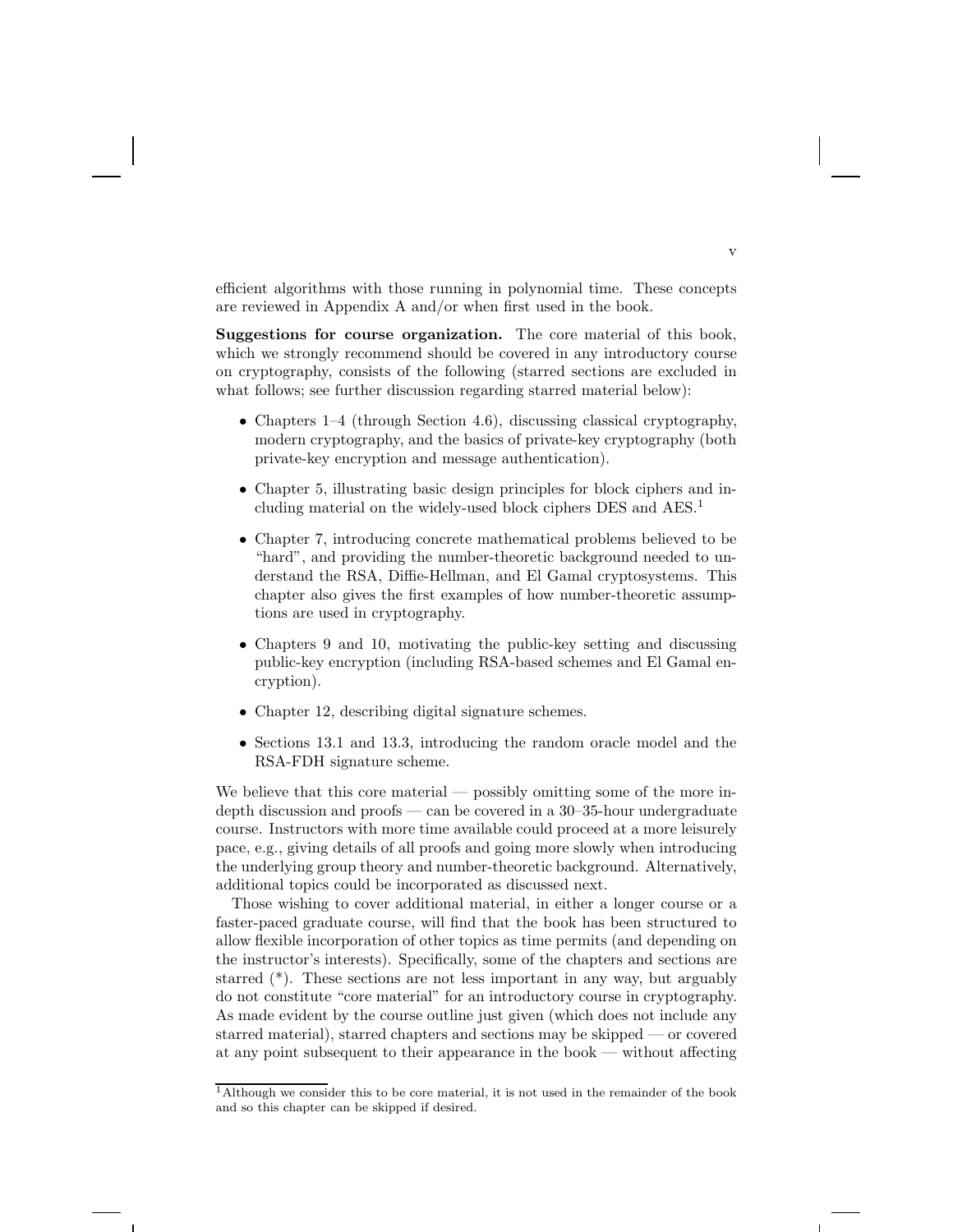the flow of the course. In particular, we have taken care to ensure that none of the later un-starred material depends on any starred material. For the most part, the starred chapters also do not depend on each other (and when they do, this dependence is explicitly noted).

We suggest the following from among the starred topics for those wishing to give their course a particular flavor:

- *Theory:* A more theoretically-inclined course could include material from Section 3.2.2 (building to a definition of semantic security for encryption); Sections 4.8 and 4.9 (dealing with stronger notions of security for private-key encryption); Chapter 6 (introducing one-way functions and hard-core bits, and constructing pseudorandom generators and pseudorandom functions/permutations starting from any one-way permutation); Section 10.7 (constructing public-key encryption from trapdoor permutations); Chapter 11 (describing the Goldwasser-Micali, Rabin, and Paillier encryption schemes); and Section 12.6 (showing a signature scheme that does not rely on random oracles).
- Applications: An instructor wanting to emphasize practical aspects of cryptography is highly encouraged to cover Section 4.7 (describing HMAC) and all of Chapter 13 (giving cryptographic constructions in the random oracle model).
- Mathematics: A course directed at students with a strong mathematics background — or taught by someone who enjoys this aspect of cryptography — could incorporate some of the more advanced number theory from Chapter 7 (e.g., the Chinese remainder theorem and/or ellipticcurve groups); all of Chapter 8 (algorithms for factoring and computing discrete logarithms); and selections from Chapter 11 (describing the Goldwasser-Micali, Rabin, and Paillier encryption schemes along with the necessary number-theoretic background).

#### Comments and Errata

Our goal in writing this book was to make modern cryptography accessible to a wide audience outside the "theoretical computer science" community. We hope you will let us know whether we have succeeded. In particular, we are always more than happy to receive feedback on this book, especially constructive comments telling us how the book can be improved. We hope there are no errors or typos in the book; if you do find any, however, we would greatly appreciate it if you let us know. (A list of known errata will be maintained at http://www.cs.umd.edu/~jkatz/imc.html.) You can email your comments and errata to jkatz@cs.umd.edu and lindell@cs.biu.ac.il; please put "Introduction to Modern Cryptography" in the subject line.

vi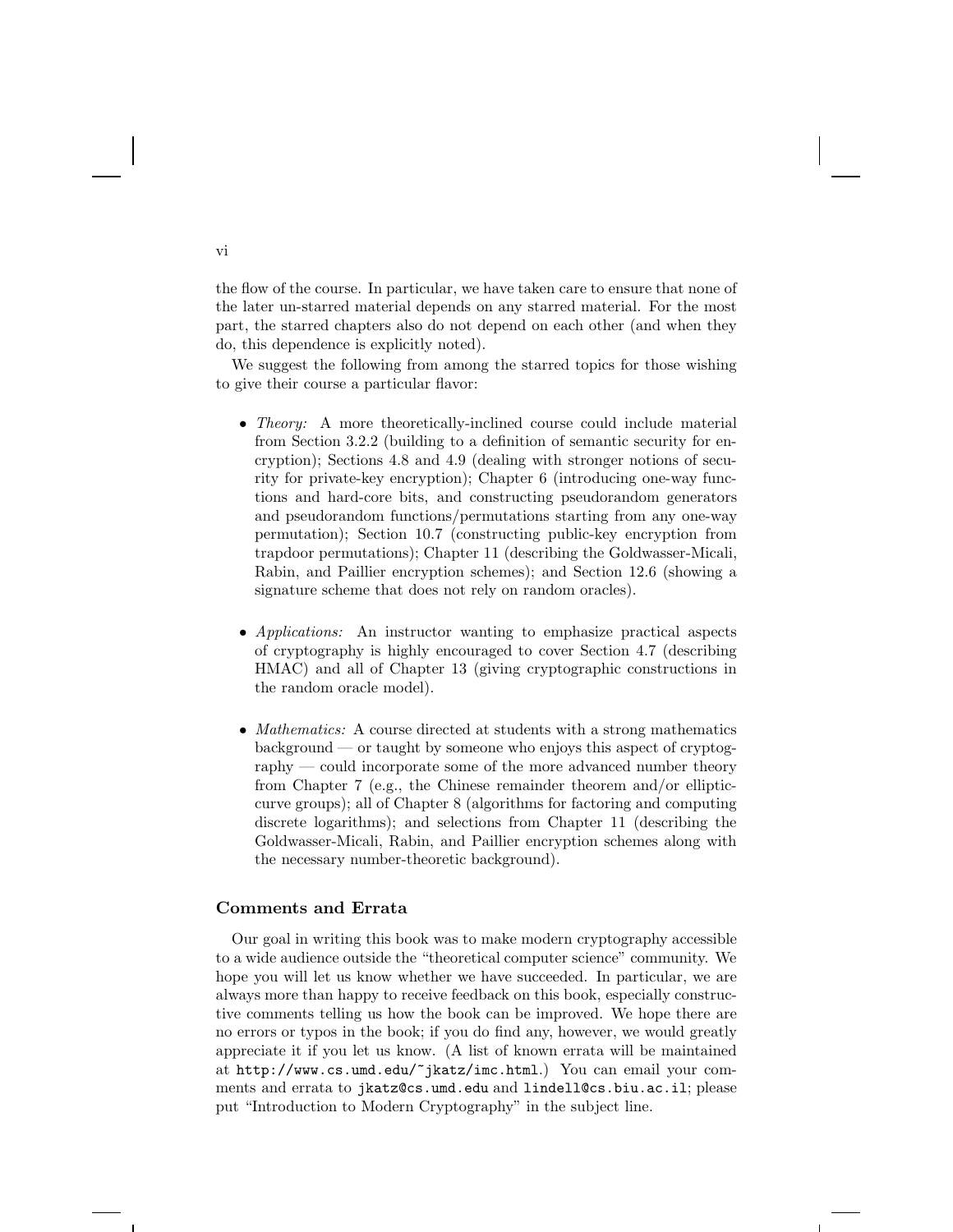#### Acknowledgements

Jonathan Katz: I am indebted to Zvi Galil, Moti Yung, and Rafail Ostrovsky for their help, guidance, and support throughout my career. This book would never have come to be without their contributions to my development. I would also like to thank my colleagues with whom I have enjoyed numerous discussions on the "right" approach to writing a cryptography textbook. My work on this project was supported in part by the National Science Foundation under Grants #0627306, #0447075, and #0310751. Any opinions, findings, and conclusions or recommendations expressed in this book are my own, and do not necessarily reflect the views of the National Science Foundation.

Yehuda Lindell: I wish to first and foremost thank Oded Goldreich and Moni Naor for introducing me to the world of cryptography. Their influence is felt until today and will undoubtedly continue to be felt in the future. There are many, many other people who have also had considerable influence over the years and instead of mentioning them all, I will just say thank you — you know who you are.

We both thank Zoe Bermant for producing the figures used in this book; David Wagner for answering questions related to block ciphers and their cryptanalysis; and Salil Vadhan and Alon Rosen for experimenting with this text in an introductory course on cryptography at Harvard University and providing us with valuable feedback. We would also like to extend our gratitude to those who read and commented on earlier drafts of this book: Adam Bender, Chiu-Yuen Koo, Yair Dombb, William Glenn, S. Dov Gordon, Carmit Hazay, Eyal Kushilevitz, Avivit Levy, Matthew Mah, Martin Paraskevov, Jason Rogers, Rui Xue, Dicky Yan, Arkady Yerukhimovich, and Hila Zarosim. Their comments have greatly improved the book and helped minimize the number of errors. We are extremely grateful to all those who encouraged us to write this book, and concurred with our feeling that a book of this nature is badly needed.

Finally, we thank our (respective) wives and children for all their support and understanding during the many hours, days, and months that we have spent on this project.

vii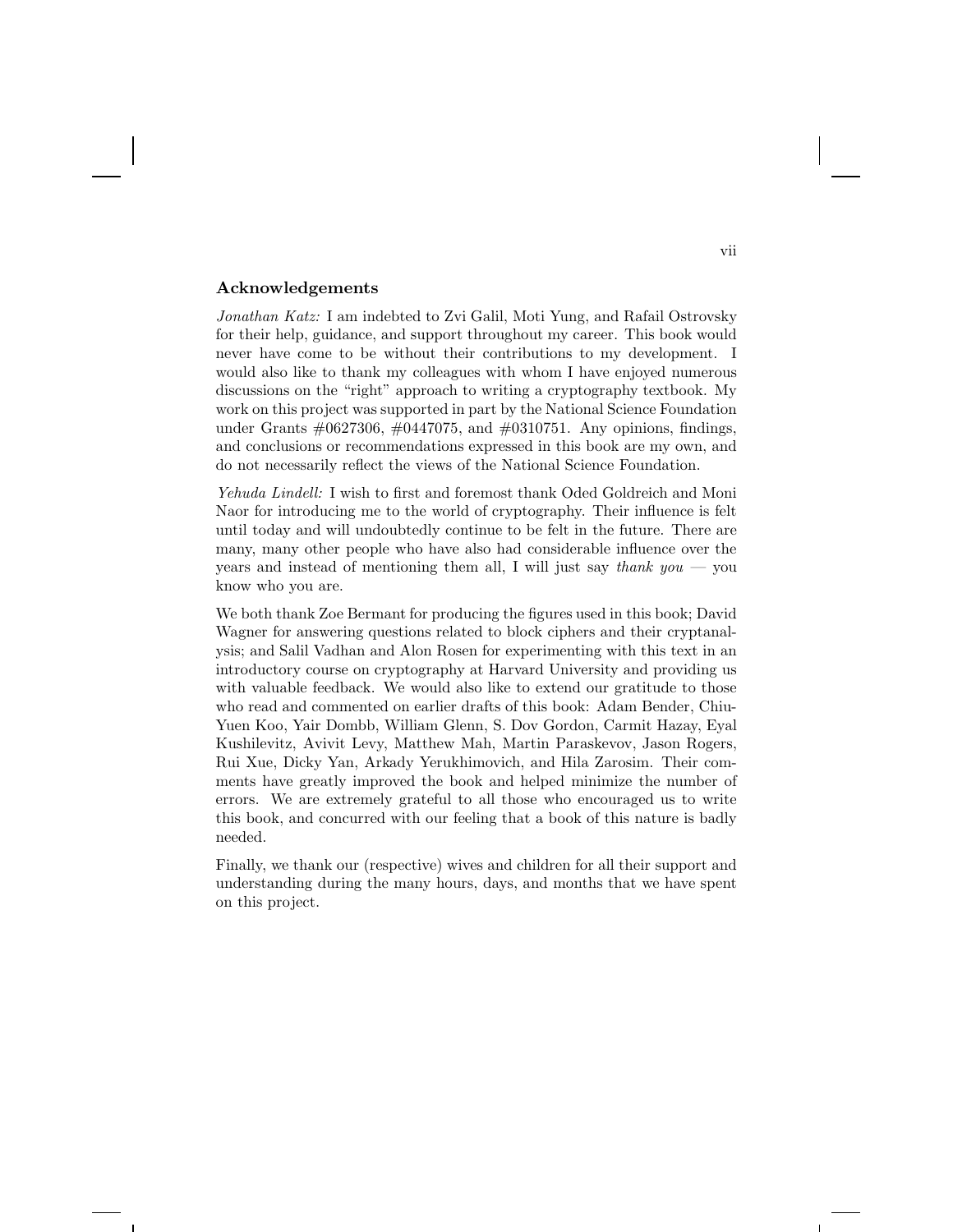$\frac{1}{2}$  $\begin{array}{c} \begin{array}{c} \end{array} \\ \begin{array}{c} \end{array} \end{array}$ 

 $\overline{1}$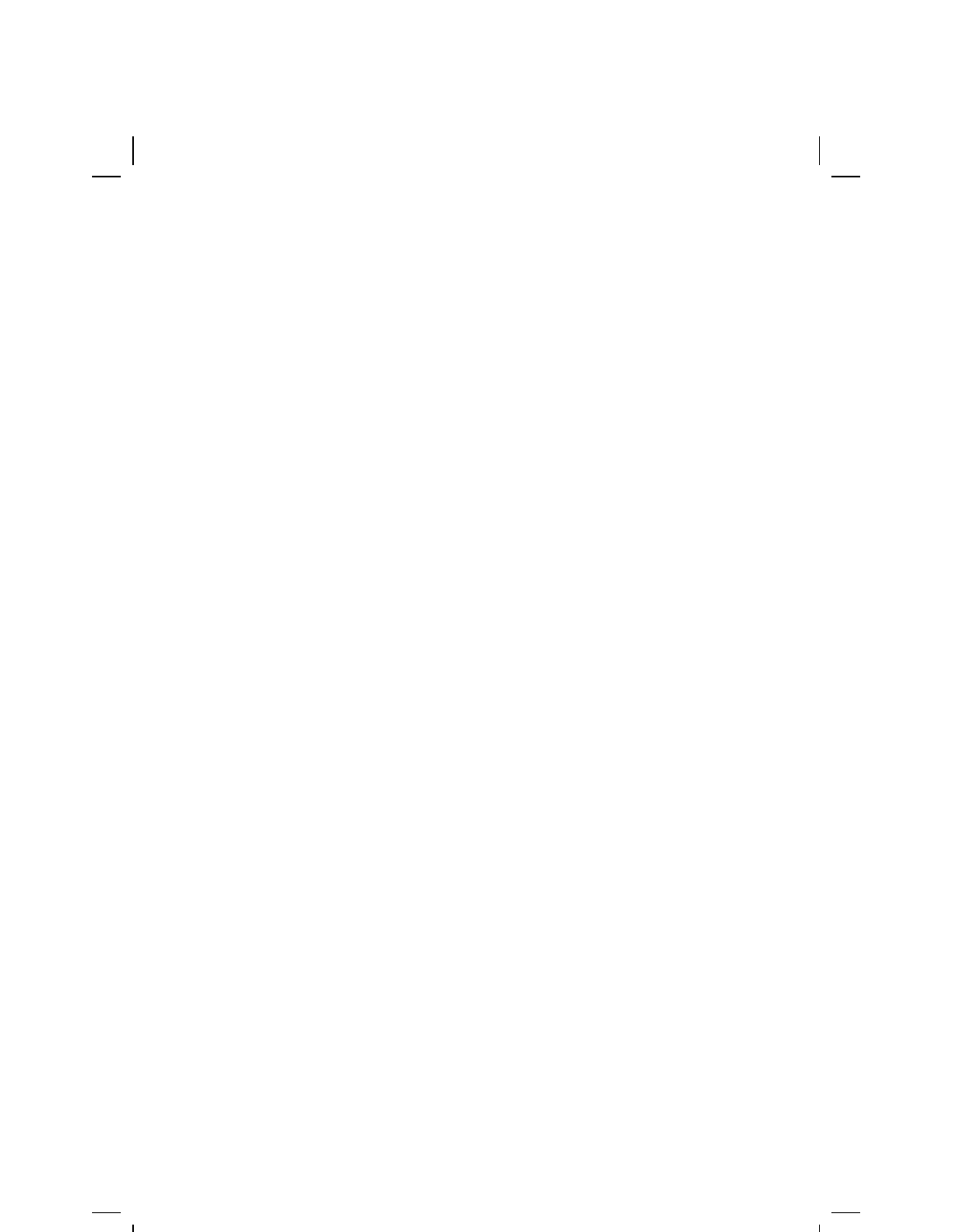# **Contents**

 $\blacksquare$ 

|              | Preface                         |                                                                                                                                                                                                                                                                                                                                                                                                                                                                                                                                                                              | iii                                                                              |
|--------------|---------------------------------|------------------------------------------------------------------------------------------------------------------------------------------------------------------------------------------------------------------------------------------------------------------------------------------------------------------------------------------------------------------------------------------------------------------------------------------------------------------------------------------------------------------------------------------------------------------------------|----------------------------------------------------------------------------------|
| I            |                                 | <b>Introduction and Classical Cryptography</b>                                                                                                                                                                                                                                                                                                                                                                                                                                                                                                                               | $\mathbf{1}$                                                                     |
| 1            | 1.1<br>1.2<br>1.3<br>1.4        | Introduction<br>Cryptography and Modern Cryptography<br>The Setting of Private-Key Encryption<br>Historical Ciphers and Their Cryptanalysis<br>The Basic Principles of Modern Cryptography<br>Principle $1$ – Formulation of Exact Definitions $\ldots$ .<br>1.4.1<br>Principle 2 – Reliance on Precise Assumptions<br>1.4.2<br>Principle $3$ – Rigorous Proofs of Security<br>1.4.3<br>References and Additional Reading<br>Exercises                                                                                                                                       | 3<br>3<br>$\overline{4}$<br>$\boldsymbol{9}$<br>18<br>18<br>24<br>26<br>27<br>27 |
| $\bf{2}$     | 2.1<br>2.2<br>2.3<br>2.4<br>2.5 | Perfectly-Secret Encryption<br>Definitions and Basic Properties<br>The One-Time Pad (Vernam's Cipher) $\ldots \ldots \ldots \ldots$<br>Limitations of Perfect Secrecy<br>References and Additional Reading<br>Exercises                                                                                                                                                                                                                                                                                                                                                      | 29<br>29<br>34<br>36<br>37<br>40<br>40<br>41                                     |
| $\mathbf{I}$ |                                 | Private-Key (Symmetric) Cryptography                                                                                                                                                                                                                                                                                                                                                                                                                                                                                                                                         | 45                                                                               |
| 3            | 3.1<br>3.2<br>3.3<br>3.4        | Private-Key Encryption and Pseudorandomness<br>A Computational Approach to Cryptography<br>3.1.1<br>The Basic Idea of Computational Security<br>Efficient Algorithms and Negligible Success Probability<br>3.1.2<br>3.1.3<br>Defining Computationally-Secure Encryption<br>3.2.1<br>The Basic Definition of Security<br>$*$ Properties of the Definition $\ldots \ldots \ldots \ldots$<br>3.2.2<br>Constructing Secure Encryption Schemes<br>A Secure Fixed-Length Encryption Scheme<br>3.4.1<br>Handling Variable-Length Messages $\hfill\ldots\ldots\ldots\ldots$<br>3.4.2 | 47<br>47<br>48<br>$54\,$<br>58<br>60<br>61<br>64<br>69<br>$72\,$<br>72<br>76     |

 $\mathbf{1}$  and  $\mathbf{1}$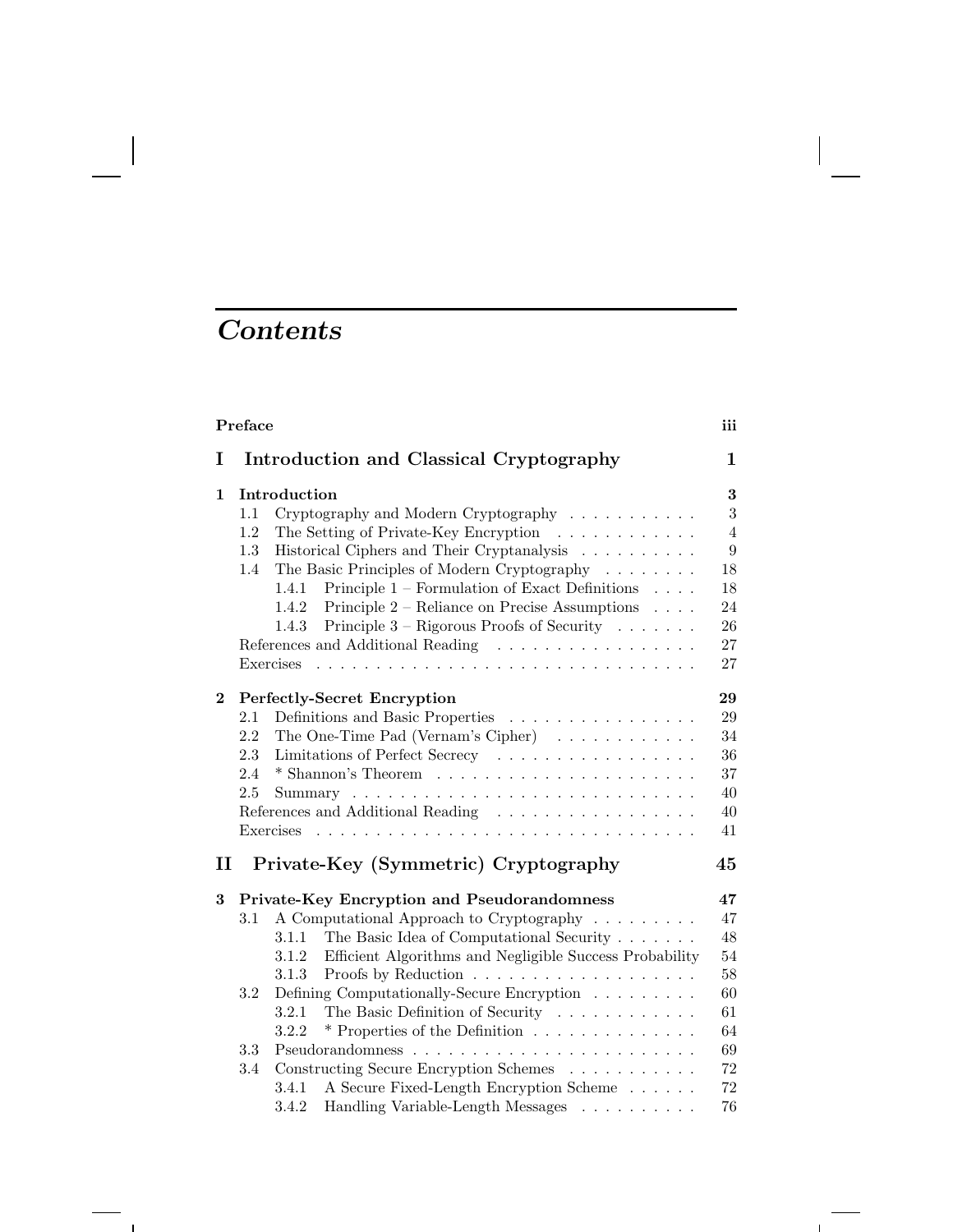|   |         | Stream Ciphers and Multiple Encryptions<br>3.4.3                                           | 77  |  |  |  |  |
|---|---------|--------------------------------------------------------------------------------------------|-----|--|--|--|--|
|   | 3.5     | Security Against Chosen-Plaintext Attacks (CPA)                                            | 82  |  |  |  |  |
|   | 3.6     | Constructing CPA-Secure Encryption Schemes                                                 | 85  |  |  |  |  |
|   |         | Pseudorandom Functions<br>3.6.1                                                            | 86  |  |  |  |  |
|   |         | CPA-Secure Encryption from Pseudorandom Functions<br>3.6.2                                 | 89  |  |  |  |  |
|   |         | Pseudorandom Permutations and Block Ciphers<br>3.6.3                                       | 94  |  |  |  |  |
|   |         | 3.6.4                                                                                      | 96  |  |  |  |  |
|   | 3.7     | Security Against Chosen-Ciphertext Attacks (CCA)                                           | 103 |  |  |  |  |
|   |         | References and Additional Reading                                                          | 105 |  |  |  |  |
|   |         |                                                                                            | 106 |  |  |  |  |
|   |         |                                                                                            |     |  |  |  |  |
| 4 |         | Message Authentication Codes and Collision-Resistant Hash                                  |     |  |  |  |  |
|   |         | <b>Functions</b>                                                                           | 111 |  |  |  |  |
|   | 4.1     | Secure Communication and Message Integrity                                                 | 111 |  |  |  |  |
|   | 4.2     | Encryption vs. Message Authentication                                                      | 112 |  |  |  |  |
|   | 4.3     | Message Authentication Codes – Definitions $\ldots \ldots \ldots$                          | 114 |  |  |  |  |
|   | 4.4     | Constructing Secure Message Authentication Codes                                           | 118 |  |  |  |  |
|   | 4.5     | CBC-MAC                                                                                    | 125 |  |  |  |  |
|   | 4.6     | Collision-Resistant Hash Functions                                                         | 127 |  |  |  |  |
|   |         | Defining Collision Resistance<br>4.6.1                                                     | 128 |  |  |  |  |
|   |         | 4.6.2<br>Weaker Notions of Security for Hash Functions                                     | 130 |  |  |  |  |
|   |         | A Generic "Birthday" Attack<br>4.6.3                                                       | 131 |  |  |  |  |
|   |         | The Merkle-Damgård Transform<br>4.6.4                                                      | 133 |  |  |  |  |
|   |         | Collision-Resistant Hash Functions in Practice $\phantom{1} \phantom{1} \ldots$ .<br>4.6.5 | 136 |  |  |  |  |
|   | 4.7     | * NMAC and HMAC                                                                            | 138 |  |  |  |  |
|   |         | 4.7.1                                                                                      | 138 |  |  |  |  |
|   |         | <b>HMAC</b><br>4.7.2                                                                       | 141 |  |  |  |  |
|   | 4.8     | * Constructing CCA-Secure Encryption Schemes                                               | 144 |  |  |  |  |
|   | 4.9     | * Obtaining Privacy and Message Authentication                                             | 148 |  |  |  |  |
|   |         | References and Additional Reading                                                          | 154 |  |  |  |  |
|   |         | Exercises                                                                                  | 155 |  |  |  |  |
| 5 |         | <b>Practical Constructions of Pseudorandom Permutations (Block</b>                         |     |  |  |  |  |
|   |         | Ciphers)                                                                                   | 159 |  |  |  |  |
|   | 5.1     | Substitution-Permutation Networks                                                          | 162 |  |  |  |  |
|   | 5.2     | Feistel Networks                                                                           | 170 |  |  |  |  |
|   | $5.3\,$ | $DES$ – The Data Encryption Standard $\ldots \ldots \ldots \ldots$                         | 173 |  |  |  |  |
|   |         | The Design of DES<br>5.3.1                                                                 | 173 |  |  |  |  |
|   |         | 5.3.2<br>Attacks on Reduced-Round Variants of DES                                          | 176 |  |  |  |  |
|   |         | 5.3.3                                                                                      | 179 |  |  |  |  |
|   | 5.4     | Increasing the Key Length of a Block Cipher $\dots \dots$                                  | 181 |  |  |  |  |
|   | $5.5\,$ | AES - The Advanced Encryption Standard                                                     | 185 |  |  |  |  |
|   | 5.6     | Differential and Linear Cryptanalysis $-$ A Brief Look $\ldots$ .                          | 187 |  |  |  |  |
|   |         | Additional Reading and References                                                          | 189 |  |  |  |  |
|   |         |                                                                                            | 189 |  |  |  |  |
|   |         |                                                                                            |     |  |  |  |  |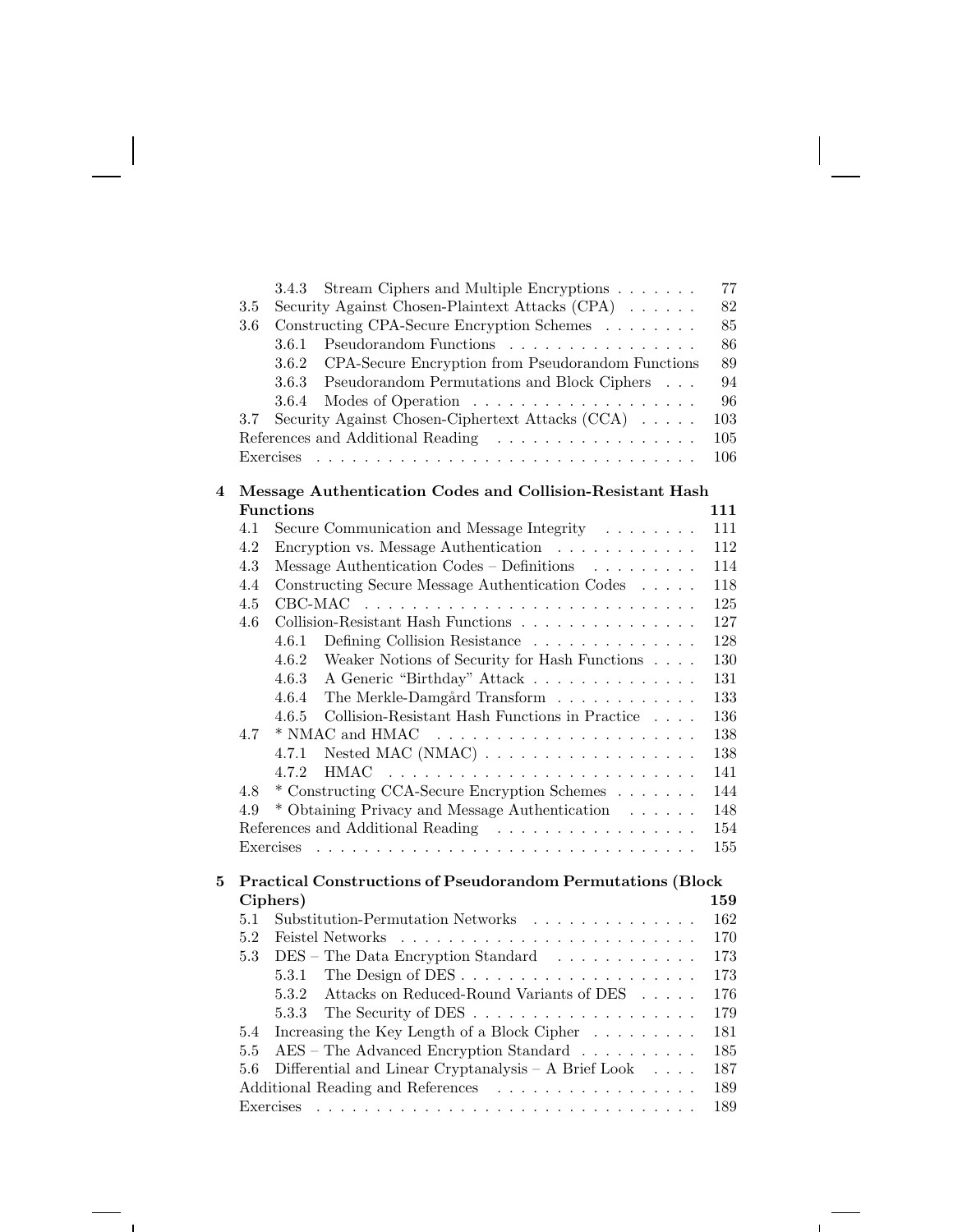| 6 |     |           | * Theoretical Constructions of Pseudorandom Objects                                                                                                                                                                                                                                                                                                                                                                                                         | 193       |
|---|-----|-----------|-------------------------------------------------------------------------------------------------------------------------------------------------------------------------------------------------------------------------------------------------------------------------------------------------------------------------------------------------------------------------------------------------------------------------------------------------------------|-----------|
|   | 6.1 |           |                                                                                                                                                                                                                                                                                                                                                                                                                                                             | 194       |
|   |     | 6.1.1     |                                                                                                                                                                                                                                                                                                                                                                                                                                                             | 194       |
|   |     | 6.1.2     | Candidate One-Way Functions                                                                                                                                                                                                                                                                                                                                                                                                                                 | 197       |
|   |     | 6.1.3     |                                                                                                                                                                                                                                                                                                                                                                                                                                                             | 198       |
|   | 6.2 |           | Overview: From One-Way Functions to Pseudorandomness.                                                                                                                                                                                                                                                                                                                                                                                                       | 200       |
|   | 6.3 |           | A Hard-Core Predicate for Any One-Way Function                                                                                                                                                                                                                                                                                                                                                                                                              | 202       |
|   |     | 6.3.1     |                                                                                                                                                                                                                                                                                                                                                                                                                                                             | 202       |
|   |     | 6.3.2     | A More Involved Case                                                                                                                                                                                                                                                                                                                                                                                                                                        | 203       |
|   |     | 6.3.3     |                                                                                                                                                                                                                                                                                                                                                                                                                                                             | 208       |
|   | 6.4 |           | Constructing Pseudorandom Generators                                                                                                                                                                                                                                                                                                                                                                                                                        | $213\,$   |
|   |     | 6.4.1     | Pseudorandom Generators with Minimal Expansion.                                                                                                                                                                                                                                                                                                                                                                                                             | 214       |
|   |     | 6.4.2     | Increasing the Expansion Factor                                                                                                                                                                                                                                                                                                                                                                                                                             | 215       |
|   | 6.5 |           | Constructing Pseudorandom Functions                                                                                                                                                                                                                                                                                                                                                                                                                         | 221       |
|   | 6.6 |           | Constructing (Strong) Pseudorandom Permutations                                                                                                                                                                                                                                                                                                                                                                                                             | $225\,$   |
|   | 6.7 |           | Necessary Assumptions for Private-Key Cryptography                                                                                                                                                                                                                                                                                                                                                                                                          | 227       |
|   | 6.8 |           | A Digression – Computational Indistinguishability $\ldots \ldots$                                                                                                                                                                                                                                                                                                                                                                                           | $\bf 232$ |
|   |     | 6.8.1     | Pseudorandomness and Pseudorandom Generators $\,$ . $\,$ .                                                                                                                                                                                                                                                                                                                                                                                                  | 233       |
|   |     | 6.8.2     |                                                                                                                                                                                                                                                                                                                                                                                                                                                             | 234       |
|   |     |           | References and Additional Reading                                                                                                                                                                                                                                                                                                                                                                                                                           | 237       |
|   |     | Exercises |                                                                                                                                                                                                                                                                                                                                                                                                                                                             | 237       |
|   |     |           |                                                                                                                                                                                                                                                                                                                                                                                                                                                             |           |
|   |     |           |                                                                                                                                                                                                                                                                                                                                                                                                                                                             |           |
| ш |     |           | Public-Key (Asymmetric) Cryptography                                                                                                                                                                                                                                                                                                                                                                                                                        | 241       |
| 7 |     |           |                                                                                                                                                                                                                                                                                                                                                                                                                                                             |           |
|   | 7.1 |           | Number Theory and Cryptographic Hardness Assumptions 243                                                                                                                                                                                                                                                                                                                                                                                                    | 245       |
|   |     | 7.1.1     | Preliminaries and Basic Group Theory                                                                                                                                                                                                                                                                                                                                                                                                                        | 246       |
|   |     | 7.1.2     |                                                                                                                                                                                                                                                                                                                                                                                                                                                             | 248       |
|   |     | 7.1.3     | Groups                                                                                                                                                                                                                                                                                                                                                                                                                                                      | 250       |
|   |     | 7.1.4     | $\mathcal{L}(\mathcal{L}(\mathcal{L},\mathcal{L},\mathcal{L},\mathcal{L},\mathcal{L},\mathcal{L},\mathcal{L},\mathcal{L},\mathcal{L},\mathcal{L},\mathcal{L},\mathcal{L},\mathcal{L},\mathcal{L},\mathcal{L},\mathcal{L},\mathcal{L},\mathcal{L},\mathcal{L},\mathcal{L},\mathcal{L},\mathcal{L},\mathcal{L},\mathcal{L},\mathcal{L},\mathcal{L},\mathcal{L},\mathcal{L},\mathcal{L},\mathcal{L},\mathcal{L},\mathcal{L},\mathcal{L},\mathcal{L},\mathcal{$ | 254       |
|   |     | 7.1.5     | The Group $\mathbb{Z}_N^*$<br>* Isomorphisms and the Chinese Remainder Theorem                                                                                                                                                                                                                                                                                                                                                                              | 256       |
|   | 7.2 |           |                                                                                                                                                                                                                                                                                                                                                                                                                                                             | 261       |
|   |     | 7.2.1     | Generating Random Primes                                                                                                                                                                                                                                                                                                                                                                                                                                    | 262       |
|   |     | 7.2.2     |                                                                                                                                                                                                                                                                                                                                                                                                                                                             | 265       |
|   |     | 7.2.3     | The Factoring Assumption                                                                                                                                                                                                                                                                                                                                                                                                                                    | 271       |
|   |     | 7.2.4     | The RSA Assumption                                                                                                                                                                                                                                                                                                                                                                                                                                          | 271       |
|   | 7.3 |           | Assumptions in Cyclic Groups                                                                                                                                                                                                                                                                                                                                                                                                                                | 274       |
|   |     |           | 7.3.1 Cyclic Groups and Generators                                                                                                                                                                                                                                                                                                                                                                                                                          | 274       |
|   |     | 7.3.2     | The Discrete Logarithm and Diffie-Hellman Assump-                                                                                                                                                                                                                                                                                                                                                                                                           |           |
|   |     |           |                                                                                                                                                                                                                                                                                                                                                                                                                                                             | 277       |
|   |     | 7.3.3     | Working in (Subgroups of) $\mathbb{Z}_p^* \ldots \ldots \ldots \ldots \ldots$                                                                                                                                                                                                                                                                                                                                                                               | 281       |
|   |     | 7.3.4     | * Elliptic Curve Groups                                                                                                                                                                                                                                                                                                                                                                                                                                     | $\bf 282$ |
|   | 7.4 |           | Cryptographic Applications of Number-Theoretic Assumptions                                                                                                                                                                                                                                                                                                                                                                                                  | 287       |
|   |     | 7.4.1     | One-Way Functions and Permutations                                                                                                                                                                                                                                                                                                                                                                                                                          | $287\,$   |

 $\mathbf{I}$ 

 $\mathbf{I}$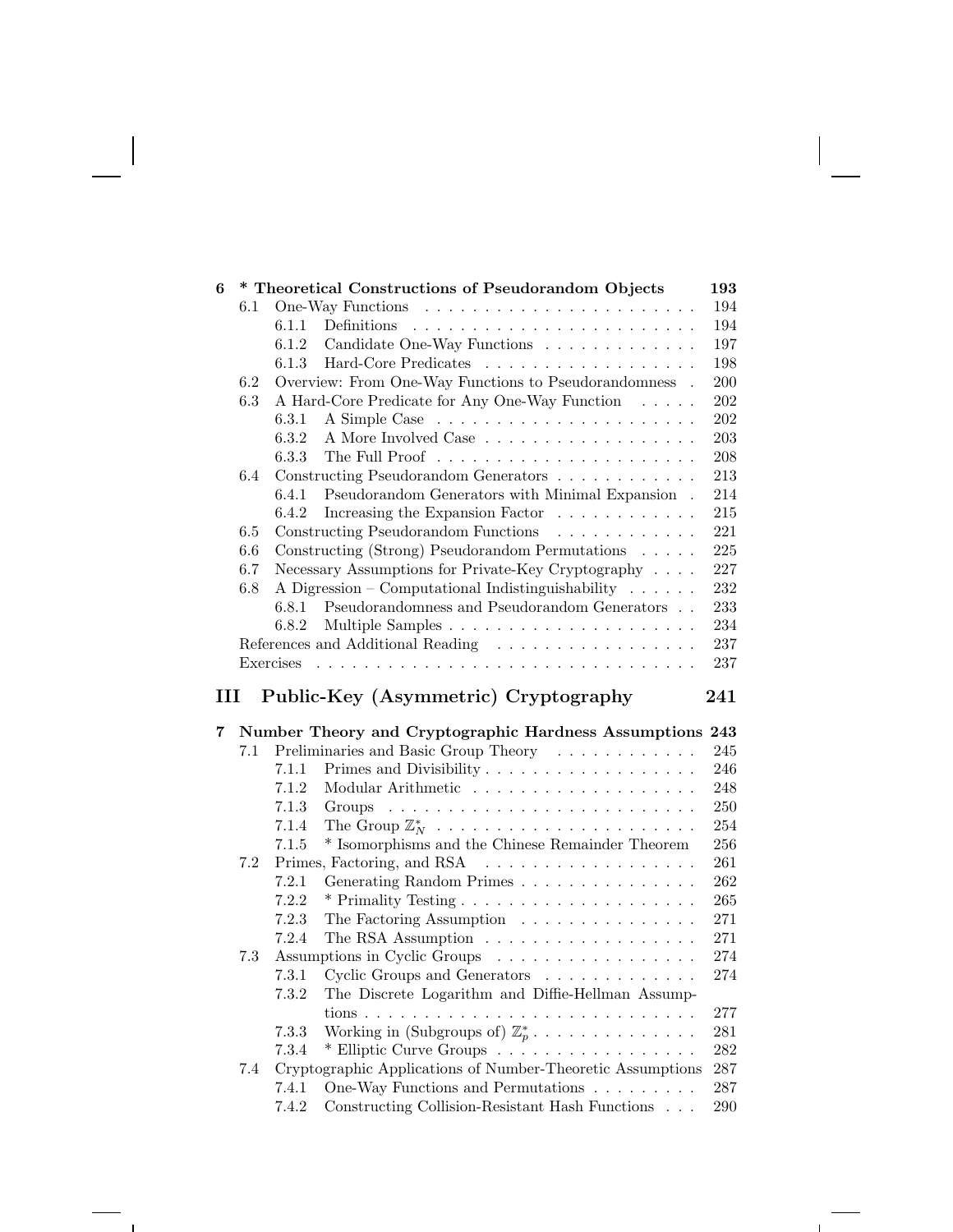|   |      | References and Additional Reading<br>Exercises                                         |
|---|------|----------------------------------------------------------------------------------------|
| 8 |      | * Factoring and Computing Discrete Logarithms                                          |
|   | 8.1  |                                                                                        |
|   |      | Pollard's $p-1$ Method<br>8.1.1                                                        |
|   |      | 8.1.2                                                                                  |
|   |      | The Quadratic Sieve Algorithm<br>8.1.3                                                 |
|   | 8.2  | Algorithms for Computing Discrete Logarithms                                           |
|   |      | 8.2.1<br>The Baby-Step/Giant-Step Algorithm $\ldots \ldots \ldots$                     |
|   |      | The Pohlig-Hellman Algorithm $\ldots \ldots \ldots \ldots$<br>8.2.2                    |
|   |      | 8.2.3<br>The Discrete Logarithm Problem in $\mathbb{Z}_N \dots \dots$                  |
|   |      | 8.2.4                                                                                  |
|   |      | References and Additional Reading                                                      |
|   |      | Exercises                                                                              |
|   |      |                                                                                        |
| 9 |      | Private-Key Management and the Public-Key Revolution                                   |
|   | 9.1  | Limitations of Private-Key Cryptography                                                |
|   | 9.2  | A Partial Solution – Key Distribution Centers                                          |
|   | 9.3  |                                                                                        |
|   | 9.4  | Diffie-Hellman Key Exchange                                                            |
|   |      | References and Additional Reading                                                      |
|   |      | Exercises                                                                              |
|   |      | 10 Public-Key Encryption                                                               |
|   |      | 10.1 Public-Key Encryption - An Overview                                               |
|   |      | 10.2 Definitions                                                                       |
|   |      | 10.2.1 Security against Chosen-Plaintext Attacks                                       |
|   |      |                                                                                        |
|   |      |                                                                                        |
|   |      |                                                                                        |
|   |      | 10.4.1 "Textbook RSA" and its Insecurity                                               |
|   |      | 10.4.2 Attacks on Textbook RSA                                                         |
|   |      |                                                                                        |
|   | 10.5 | The El Gamal Encryption Scheme $\phantom{.} \ldots \ldots \ldots \ldots \ldots \ldots$ |
|   |      | 10.6 Security Against Chosen-Ciphertext Attacks                                        |
|   |      |                                                                                        |
|   |      |                                                                                        |
|   |      | 10.7.2 Public-Key Encryption from Trapdoor Permutations.                               |
|   |      | References and Additional Reading                                                      |
|   |      | Exercises                                                                              |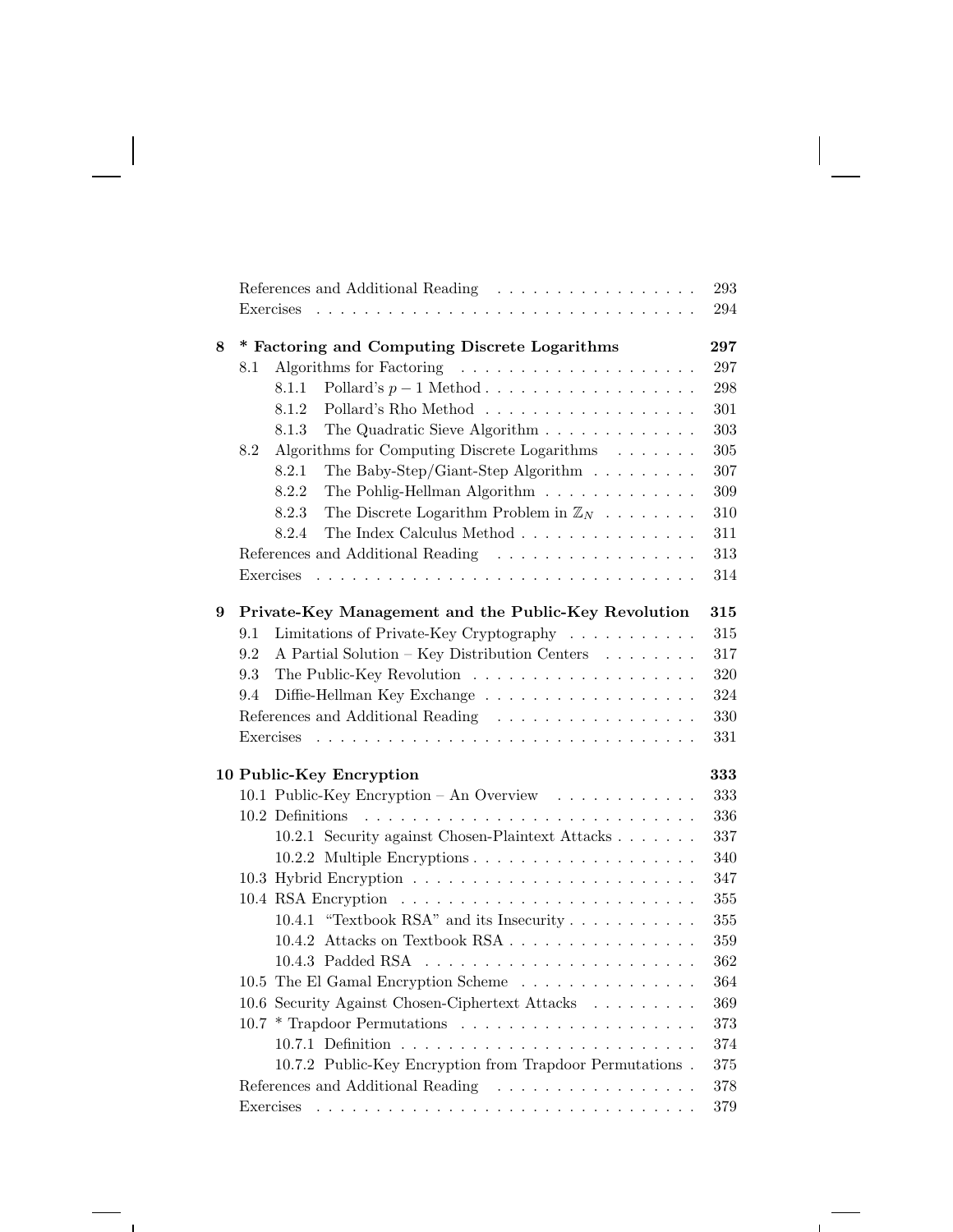| 11 * Additional Public-Key Encryption Schemes                                               | 385     |
|---------------------------------------------------------------------------------------------|---------|
| 11.1 The Goldwasser-Micali Encryption Scheme                                                | 386     |
| 11.1.1 Quadratic Residues Modulo a Prime                                                    | 386     |
| 11.1.2 Quadratic Residues Modulo a Composite                                                | 389     |
| 11.1.3 The Quadratic Residuosity Assumption                                                 | 392     |
| 11.1.4 The Goldwasser-Micali Encryption Scheme                                              | 394     |
| 11.2 The Rabin Encryption Scheme                                                            | $397\,$ |
| 11.2.1 Computing Modular Square Roots                                                       | $397\,$ |
| 11.2.2 A Trapdoor Permutation Based on Factoring                                            | 402     |
| 11.2.3 The Rabin Encryption Scheme                                                          | 406     |
| 11.3 The Paillier Encryption Scheme                                                         | 408     |
| 11.3.1 The Structure of $\mathbb{Z}_{N^2}^*$                                                | 409     |
| 11.3.2 The Paillier Encryption Scheme                                                       | 411     |
| 11.3.3 Homomorphic Encryption                                                               | 416     |
| References and Additional Reading                                                           | 418     |
| Exercises                                                                                   | 418     |
| 12 Digital Signature Schemes                                                                | 421     |
| 12.1 Digital Signatures - An Overview                                                       | 421     |
|                                                                                             | 423     |
|                                                                                             | 426     |
|                                                                                             | 426     |
|                                                                                             | 428     |
| 12.4 The "Hash-and-Sign" Paradigm                                                           | 429     |
| 12.5 Lamport's One-Time Signature Scheme                                                    | 432     |
| 12.6 * Signatures from Collision-Resistant Hashing                                          | 435     |
| 12.6.1 "Chain-Based" Signatures                                                             | 436     |
|                                                                                             | 439     |
| 12.7 The Digital Signature Standard (DSS)                                                   | 445     |
| 12.8 Certificates and Public-Key Infrastructures                                            | 446     |
| References and Additional Reading                                                           | 453     |
| Exercises                                                                                   | 454     |
| 13 Public-Key Cryptosystems in the Random Oracle Model                                      | 457     |
| 13.1 The Random Oracle Methodology                                                          | 458     |
| 13.1.1 The Random Oracle Model in Detail                                                    | 459     |
| 13.1.2 Is the Random Oracle Methodology Sound?                                              | 465     |
| 13.2 Public-Key Encryption in the Random Oracle Model                                       | 469     |
| 13.2.1 Security Against Chosen-Plaintext Attacks<br>$\mathcal{A}$ , and $\mathcal{A}$ , and | 469     |
| Security Against Chosen-Ciphertext Attacks<br>13.2.2                                        | 473     |
|                                                                                             | 479     |
| 13.3 Signatures in the Random Oracle Model                                                  | 481     |
| References and Additional Reading                                                           | 486     |
| Exercises                                                                                   | 486     |
|                                                                                             |         |

 $\begin{array}{c} \begin{array}{c} \end{array} \\ \begin{array}{c} \end{array} \end{array}$ 

 $\overline{1}$ 

 $\frac{1}{2}$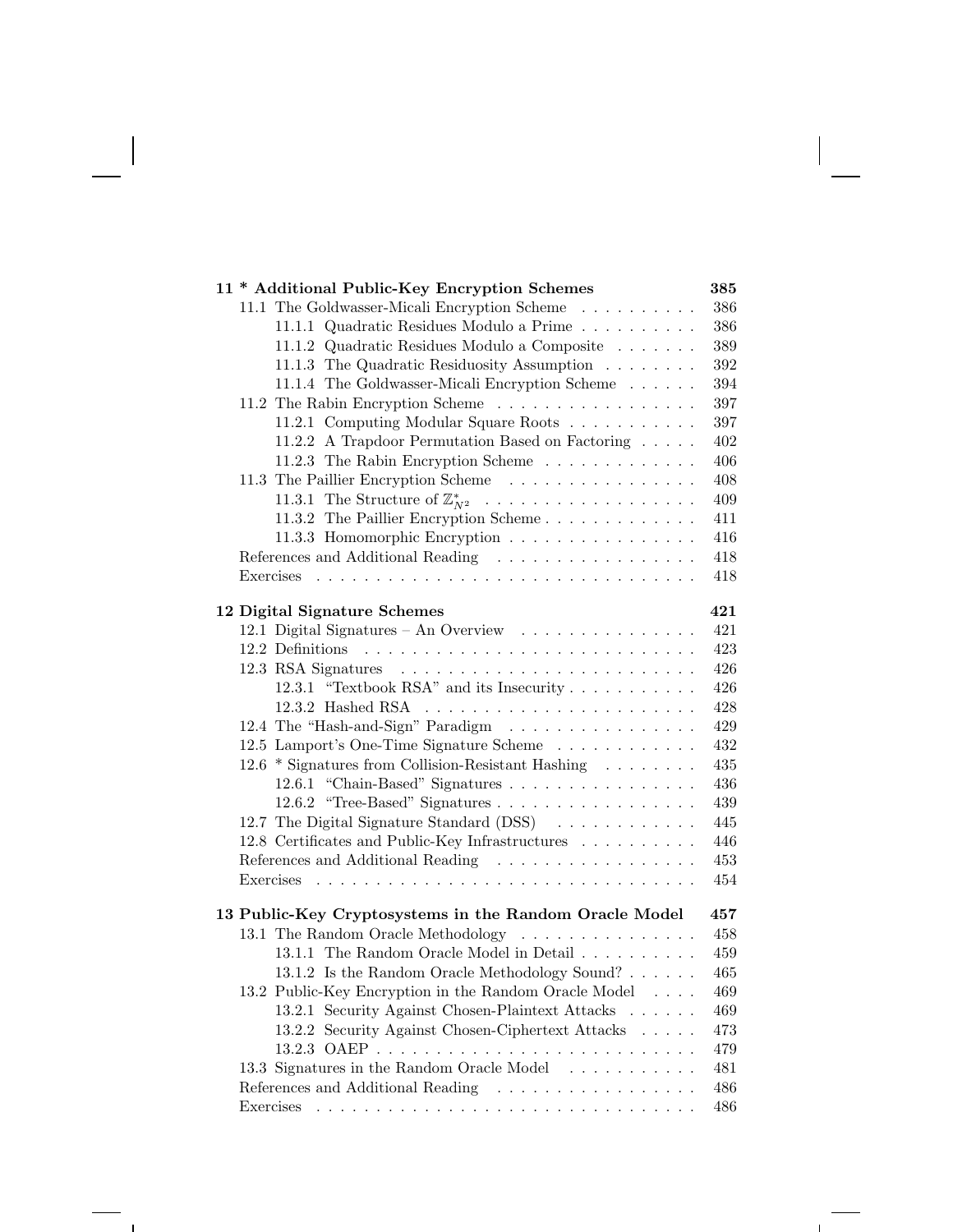### Index of Common Notation 489

 $\mathbf{L}$ 

|    |            | A Mathematical Background                                        | 493 |
|----|------------|------------------------------------------------------------------|-----|
|    | A.1        |                                                                  | 493 |
|    | A.2        |                                                                  | 493 |
|    | A.3        |                                                                  | 494 |
|    | A.4        |                                                                  | 496 |
| B. |            | <b>Supplementary Algorithmic Number Theory</b>                   | 499 |
|    | B.1        |                                                                  | 501 |
|    |            | B.1.1                                                            | 501 |
|    |            | The Euclidean and Extended Euclidean Algorithms .<br>B 1 2       | 502 |
|    | B.2        |                                                                  | 504 |
|    |            | B.2.1                                                            | 504 |
|    |            | B.2.2<br>Computing Modular Inverses                              | 505 |
|    |            | Modular Exponentiation<br>B.2.3                                  | 505 |
|    |            | Choosing a Random Group Element $\ldots \ldots \ldots$<br>B.2.4  | 508 |
|    | B.3        | $*$ Finding a Generator of a Cyclic Group $\ldots \ldots \ldots$ | 512 |
|    |            | Group-Theoretic Background<br>B.3.1                              | 512 |
|    |            | B.3.2                                                            | 513 |
|    |            |                                                                  | 515 |
|    |            | Exercises                                                        | 515 |
|    | References |                                                                  | 517 |

 $\mathbf{1}$  and  $\mathbf{1}$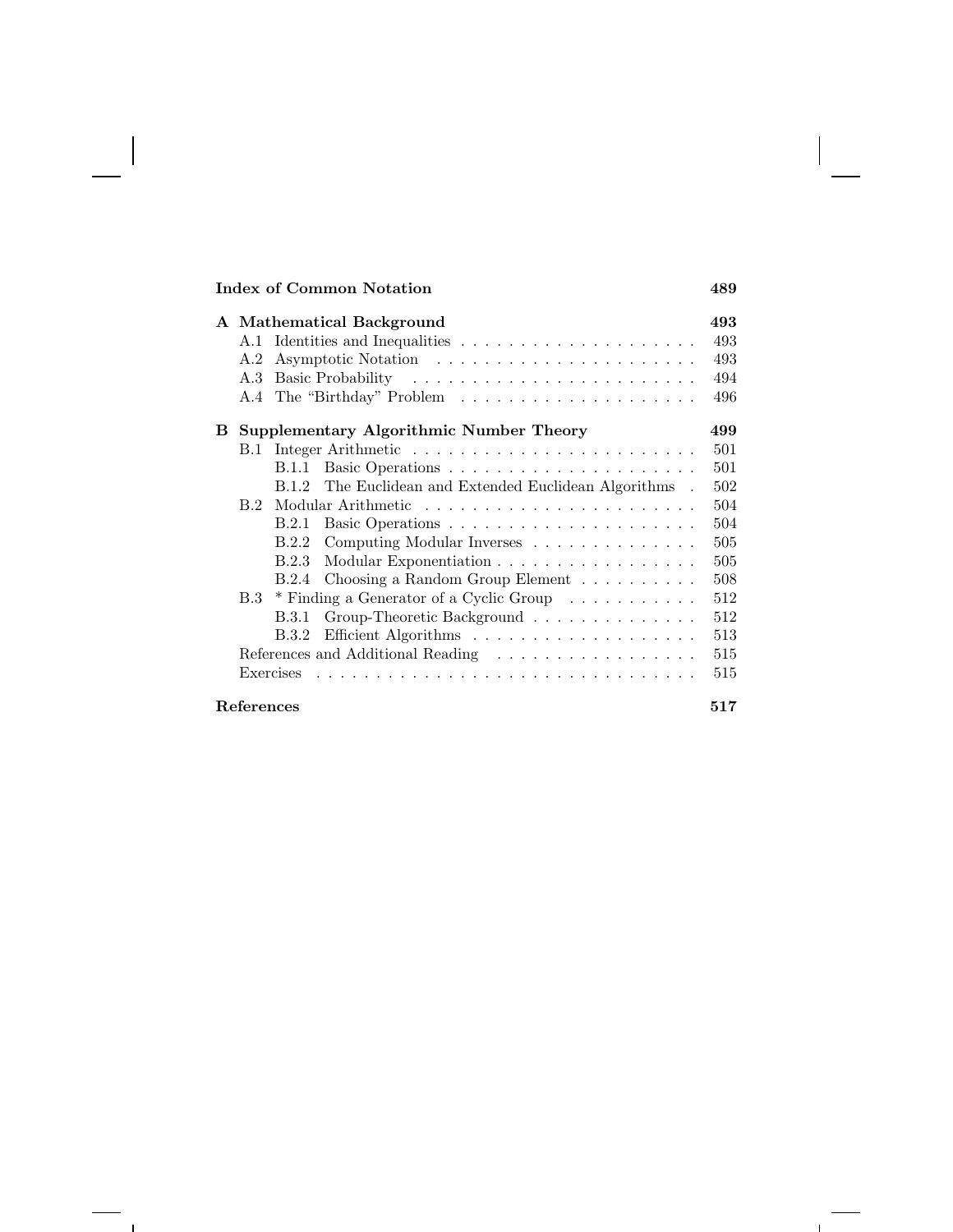## Index

Advanced Encryption Standard (AES) attacks, 187 competition, 160, 185–186 design, 186–187 Assumptions, reliance on, 24–26 Asymmetric encryption, see public-key encryption Asymptotic security, 57–58 Authenticated communication definition of, 151 Authentication, message, see message authentication Avalanche effect, 166–168, 170, 175, 176 Birthday problem, 123, 131–133, 301, 463, 496–497 Block cipher, see pseudorandom permutation "meet-in-the-middle" attack on, 183 AES, see AES as strong pseudorandom permutation, 95, 159–161 block length and security, 101, 180 constructions, 159–172 cryptanalysis, 168–170, 176–179, 181–184, 187–188 DES, see DES key length and security, 179 modes of operation, 96–102 taxonomy of attacks, 161–162 Blum integer, 405, 405, 406 Blum-Micali pseudorandom generator, 220 Caesar's cipher, 10 CBC mode, see modes of operation CBC-MAC, 124–127, 143, 152, 154

Certificate, 446–453 revocation, 452 Certificate authority, 447 Challenge ciphertext, 63, 82, 92, 103, 338, 339 Chinese remainder theorem, 257, 256– 261, 269, 298, 300, 301, 309, 358, 359, 389, 401, 403 Chosen-ciphertext attack, see privatekey encryption, CCA-security, see public-key encryption, CCA-security, 8, 103–105, 363 on block cipher, 161 Chosen-plaintext attack, see private-key encryption, CPA-security, see public-key encryption, CPAsecurity, 8, 21, 82–85 on block cipher, 161, 181, 184, 188 Cipher block chaining, see CBC-MAC, see modes of operation Ciphertext-only attack, 8, 17, 21, 61 on block cipher, 161 Collision-resistant hash function, 127– 137 birthday attack on, 131–133, 137, 141 construction, 290–293, 296 definition of collision resistance, 130 MD5, 137 Merkle-Damgård transform, 133– 136 random oracle as, 463 SHA-1, 137, 140, 141, 161, 429 signature scheme based on, 435–445 syntax, 129 Compression function, see collision- resistant hash function, 134, 137–140 Computational Diffie-Hellman assumption, 278 Computational indistinguishability, 232– 236, 350 Computational security, 47–54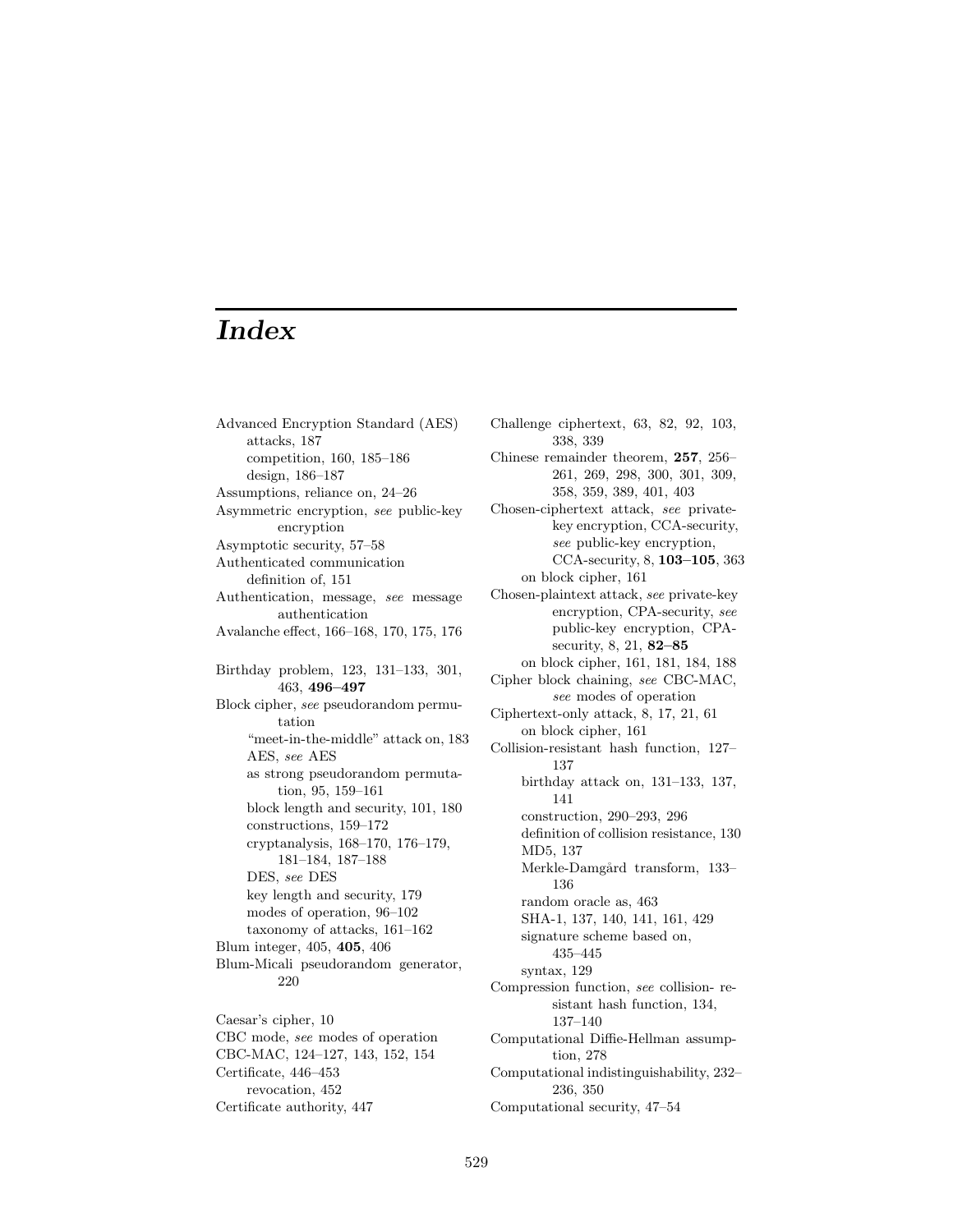Computing discrete logarithms, algorithms for, 305–313 baby-step/giant-step, 306–309 general number field sieve, 307 index calculus, 306, 311–313 Pohlig-Hellman, 279, 306, 309–310 Concrete security, 49, 160, 161 Confusion-diffusion paradigm, 163 Counter mode, 98–101 Cryptographic hash function as random oracle, 459, 467, 468 collision resistance, see collisionresistant hash function

security notions, 130

Data Encryption Standard, see DES Data integrity, see message authentication Decisional Diffie-Hellman assumption, 278–279, 280–281, 328–329, 385 key exchange based on, 328 public-key encryption based on, 365 Definitions, importance of, 18–20 DES avalanche effect, 175 cryptanalysis of, 176–179, 181, 187– 188 design, 173–175 security, 179–181 triple-DES, 184 Differential cryptanalysis, 181, 187 Diffie-Hellman key exchange, 324–330 insecurity against man-in-themiddle attacks, 330 Digital Signature Algorithm (DSA), see DSS Discrete logarithm assumption, 277, 279, 507 collision resistance from, 293 Discrete logarithm problem, see computing discrete logarithms, algorithms for elliptic curve groups and, 307 one-way permutation from, 198 preference for prime-order groups, 279, 281, 290, 310, 515 Division with remainder, 246

DSS, 445–446 El Gamal encryption, 363–369, 417 Electronic code book (ECB) mode, 96 Elliptic curves, 282–287, see discrete logarithm problem Encryption, see private-key encryption, see public-key encryption Encryption, definitions of, 20–22, see private-key encryption, see public-key encryption Euclidean algorithm, 247, 260, 361, 502– 504, 505 Euler phi function, 255 Existential unforgeability, 116, 425, 432 Exponentiation, group, 252–254 algorithm for, 505–507 Extended Euclidean algorithm, see Euclidean algorithm, 503 Factoring, algorithms for, 297–305

Double encryption, 182

general number field sieve, 298, 307 Pollard's  $p - 1$ , 298–301 Pollard's rho, 298, 301–303 quadratic sieve, 298, 303–305, 313 trial division, 261, 298

Factoring, hardness of, 261–262, 271 one-way function from, 197, 288 one-way permutation from, 402 public-key encryption based on, 385 relation between RSA and, 273, 397, 407

trapdoor permutation from, 402 Feistel network, 170–173, 225 mangler function in, 172 round function in, 171 Frequency analysis, 12, 36 Full domain hash (FDH), 481–485

Goldreich-Levin theorem, 202 Goldwasser-Micali encryption, 394–397 Group, 250  $\mathbb{Z}^*_{N^2}$ , 409  $\mathbb{Z}_N$ , 251, 254, 504, 510  $\mathbb{Z}_{N}^{*}$ , 254, 504, 511 cyclic, 274 elliptic curve, 282–287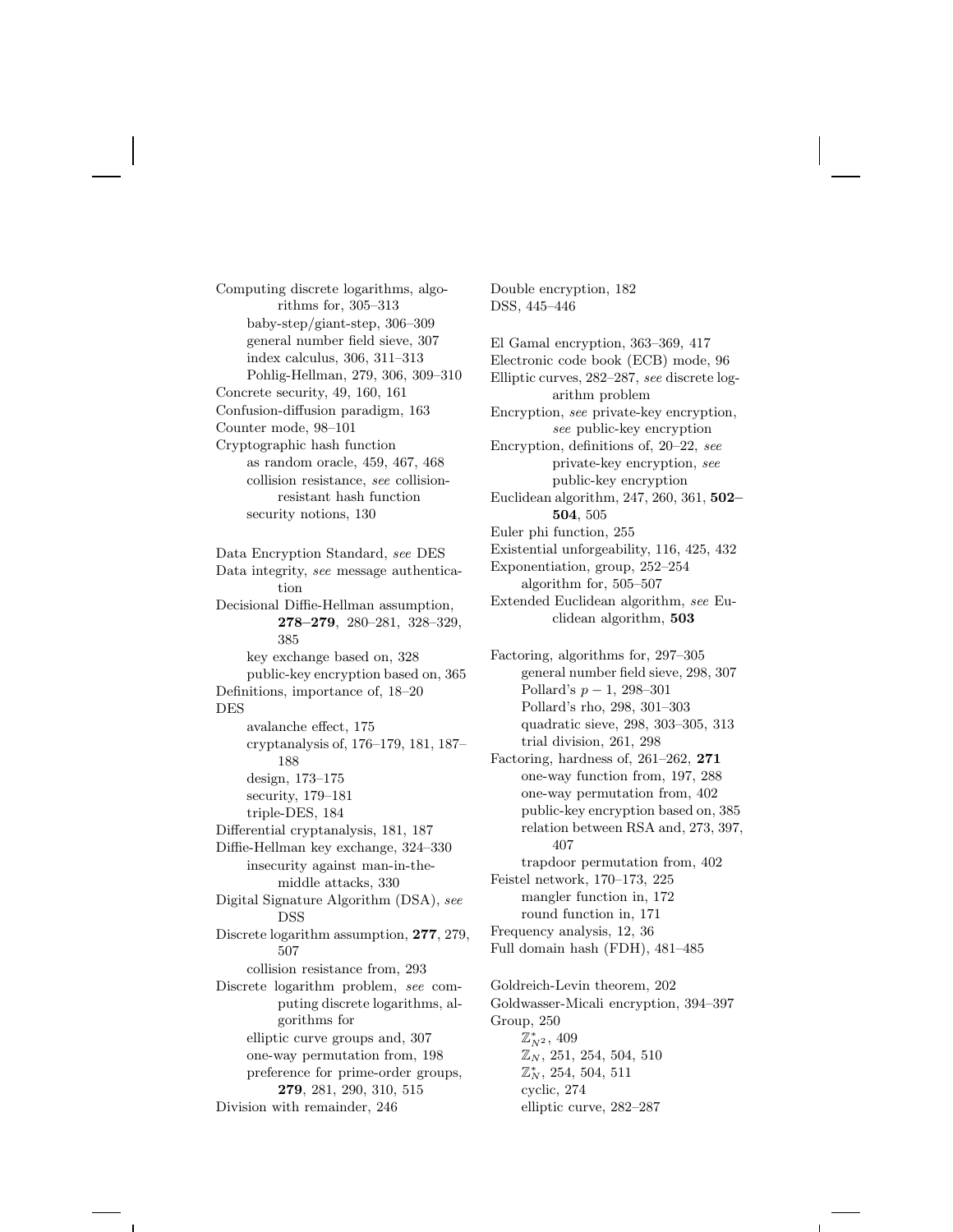Hard-core predicate, 198–200, 202–213 definition, 199 Goldreich-Levin, 202 Hash function, see collision-resistant hash function Hash-and-Mac, 140, 432 Hash-and-sign, 429–432 Historical ciphers, 9–18 Caesar's cipher, 10 shift cipher, 10, 13 substitution cipher, 11 Vigenère cipher, 14, 15 HMAC, 141–143 Homomorphic public-key encryption, 416 Hybrid argument, 218, 220, 223, 344 Hybrid encryption, 346–355 efficiency of, 348 Index of coincidence, 16 Indistinguishability of encryptions, 61, 63, 338 perfect, 32, 33 Indistinguishability, computational, see computational indistinguishability Isomorphism, group, 256, 258–259, 277 Jacobi symbol, 387–388, 390–392 computation of, 393 Kasiski's method, 15 Kerberos, 320 Kerckhoffs' principle, 6, 48, 165 Key distribution center (KDC), 317–320 Kerberos, 320 Needham-Schroeder, 319 Key-exchange protocol, 323 Diffie-Hellman, 324 Known-plaintext attack, 8, 17 on block cipher, 161, 176, 181, 188 Lamport one-time signature scheme, 432– 435 Legendre symbol, 387 Linear cryptanalysis, 181, 188 Logarithm, discrete, see discrete logarithm problem

Mangler function

and DES, 174 definition of, 172 MD5, see collision-resistant hash function Merkle-Damgård transform, see collisionresistant hash function, 133– 136, 137, 138, 468 Message authentication, 111–112 combined with encryption, 148–154 unsuitability of encryption for, 102, 112–113 vs. digital signatures, 422 Message authentication code CBC-MAC, 125–127 definition of security for, 115–118 fixed-length vs. variable-length messages, 120–124, 126 HMAC, 141–143 NMAC, 138–141 replay attacks, 116–118 syntax, 114 unique tags, 144, 148, 149, 156 Message integrity, see message authentication Miller-Rabin algorithm, 264, 265–271 Modern cryptography, principles of, 18– 27 Modes of operation, see private-key encryption, 96–102 CBC mode, 97, 113, 125, 126 CTR mode, 98–101 ECB mode, 96, 113 OFB mode, 98, 113 Negligible probability, 51, 56–57 NMAC, 138–141 Non-repudiation, 323  $\mathcal{NP}$ , see  $\mathcal{P}$  vs.  $\mathcal{NP}$ OAEP, 479–481, 486 One-time pad, 34–36, 74, 90, 113 One-time signature, 432–435 constructing signatures from, 437– 445

definition of security for, 432 One-way function, 194–198, 243, 287– 289 candidates, 197 definition, 195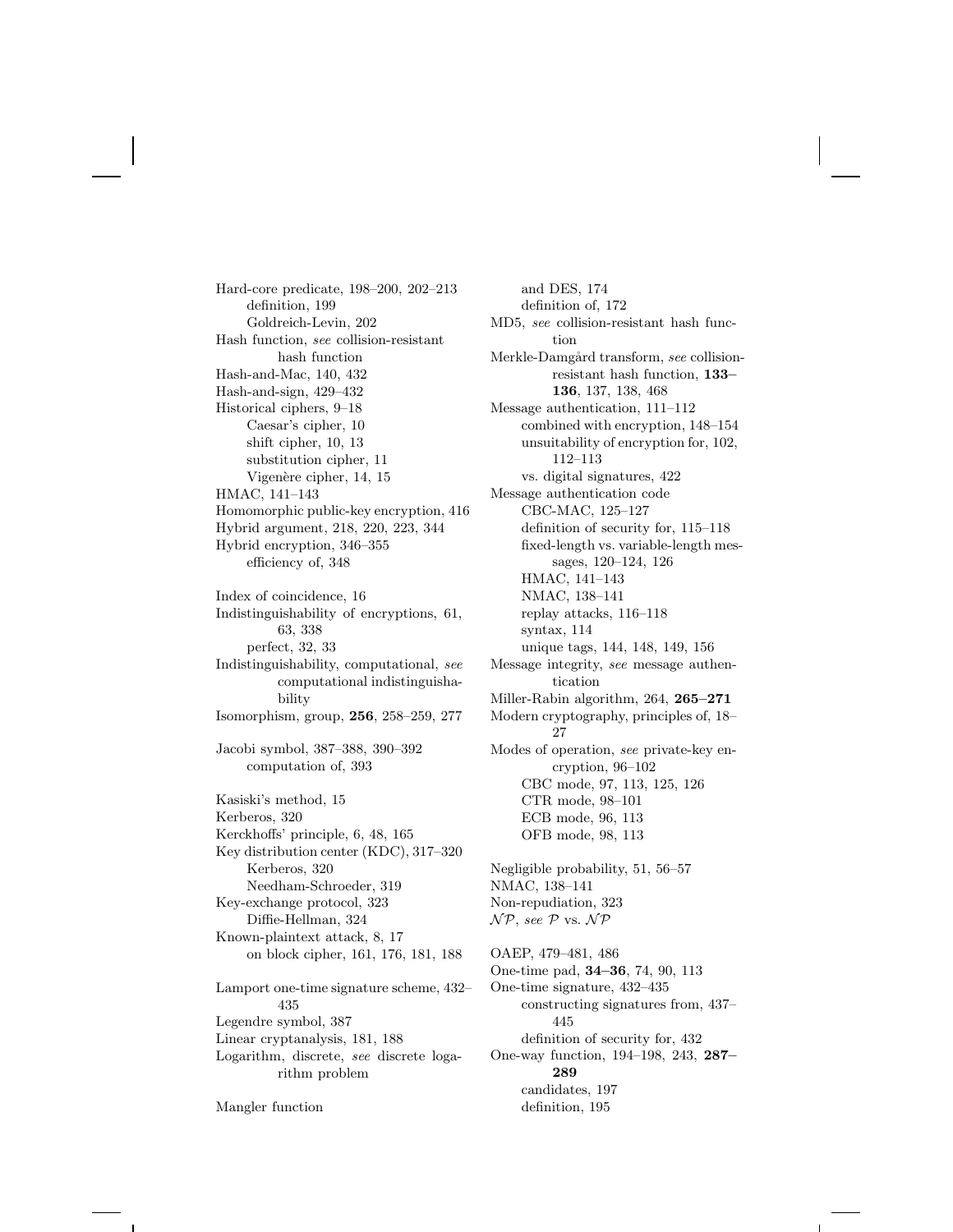families, 196 necessary for cryptography, 232 random oracle as, 462 sufficient for one-time signatures, 432, 435 sufficient for private-key cryptography, 228 sufficient for signatures, 445 One-way permutation, 196, 289–290 based on discrete logarithm assumption, 198 based on factoring, 405 used to construct pseudorandom generator, 201 Output feedback (OFB) mode, 98  $P$  vs.  $\mathcal{NP}$ , 48, 58, 198 Paillier encryption, 411–417 Perfect secrecy definitions of, 30–34 impossibility in the public-key setting, 339 in comparison to computational security, 48, 49, 61 limitations of, 36, 47–48 one-time pad, 34 Shannon's theorem, 37 Vernam's cipher, 34 Perfectly-secure message authentication, 40 PGP, 450, 451  $\phi(N)$ , see Euler phi function PKCS #1 v1.5, 363 Pohlig-Hellman algorithm, see computing discrete logarithms, algorithms for Pollard's p−1, see factoring, algorithms for Pollard's rho, see factoring, algorithms for Polynomial-time computation, 50, 54, 244 Primes, 246 distribution of, 263 generation of, 264, 262–265 strong, 265, 282, 300, 515 testing of, see Miller-Rabin algorithm Private-key cryptography

summary of, 244 Private-key encryption arbitrary-length messages and, 62, 85, 94, 96 attack scenarios, 8 CCA-security, 103–105, 144–148, 154, 474 combined with message authentication, 148–154 CPA-security, 82, 89–94 definition of security for, 63, 64, 68, 78, 82, 103 hiding message length in, 62 indistinguishability in the presence of an eavesdropper, 350 limitations of, 315–317 modes of operation, 96–102 multiple message security, 78–81, 84 semantic security, 61, 64–69 setting, 4 syntax, 5, 29, 60 vs. message authentication, 102, 112– 113 vs. public-key encryption, 334 Probabilistic algorithms, 54–56 Probabilistic encryption, 79, 340 Proofs by reduction, 58–60, 75 Proofs, importance of, 26 Pseudorandom function, 86–89, 201, 221– 225 construction, 222 construction in the random oracle model, 463 definition, 87 use for message authentication, 118– 120 use in constructing signatures, 444 use in private-key encryption, 90 Pseudorandom generator, 69–72, 213– 221, 233 Blum-Micali, 220 construction, 201, 214 definition, 70 increasing expansion factor, 201, 215 use in private-key encryption, 73 variable output-length, 76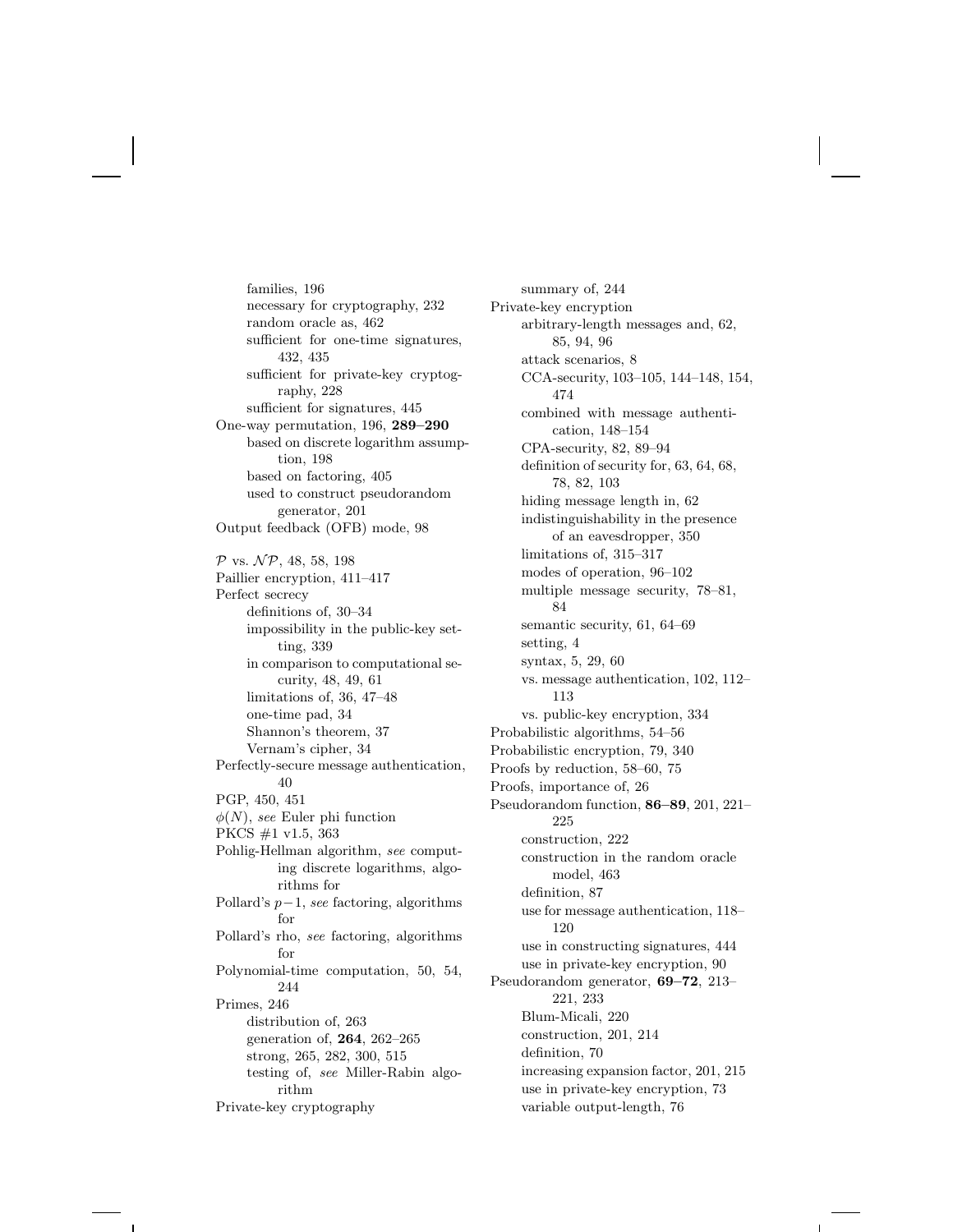Pseudorandom permutation, 94–95, 201, 243 block cipher as, 159–161 construction, 225 definition, 95 vs. strong pseudorandom permutation, 95 Public keys, secure distribution of, 335 Public-key cryptography number-theoretic problems as basis for, 245 Public-key encryption arbitrary-length messages and, 346 based on trapdoor permutations, 375 CCA-security, 369–373, 457, 473 CPA-security, 337, 469, 479 definition of security for, 337–341 deterministic encryption and, 340 El Gamal, 363–369, 385, 417 Goldwasser-Micali, 385, 394–397 homomorphic, 416 hybrid encryption, see hybrid encryption in the random oracle model, 469 multiple message security, 340 OAEP, 479–481, 486 padded RSA, 362–363 Paillier, 385, 411–417 PKCS #1 v1.5, 363 Rabin, 385, 406–408 setting, 320, 333 syntax, 336 textbook RSA, 355–362, 407 vs. private-key encryption, 334 Public-key infrastructure (PKI), 446–453 Quadratic residue modulo a composite, 303, 388–392 modulo a prime, 281, 283, 386– 388 Quadratic residuosity assumption, 392– 394 Rabin encryption, 406–408

Random function, 86, 460–461 Random number generators, 55–56 Random oracle

as collision-resistant hash function, 463 as one-way function, 462 programmability of, 465, 474, 483 used to construct a pseudorandom function, 463 used to construct a signature scheme, 429 used to construct public-key encryption, 469 Random oracle model overview, 458–469 Replay attack, 116, 117–118, 370, 425 Rijndael, see AES RSA assumption, 271–274 attacks on, 358 FDH, 481–485 OAEP, 479–481, 486 problem, 272, 289, 290, 385 public-key encryption, 355–358, 362– 363, 457, 469–481 signatures, 426–429, 481–485 S-box, 165, 167–168, 170, 174 Secret-key encryption, see private-key encryption Secure message transmission, 150–152 definition of security for, 151 Security parameter, 50–52, 60, 62 Semantic security, 64–69 SHA-1, see collision-resistant hash function as random oracle, 459, 461, 467, 468 Shanks' algorithm, see computing discrete logarithms, algorithms for Shannon's theorem, 37–40 Shift cipher, 10 Signature scheme certificates, see certificates chain-based, 436 definition of security for, 425, 432 DSS, 445–446 FDH, 481–485 hashed RSA, 428–429 in the random oracle model, 481– 485

Lamport scheme, 432–435